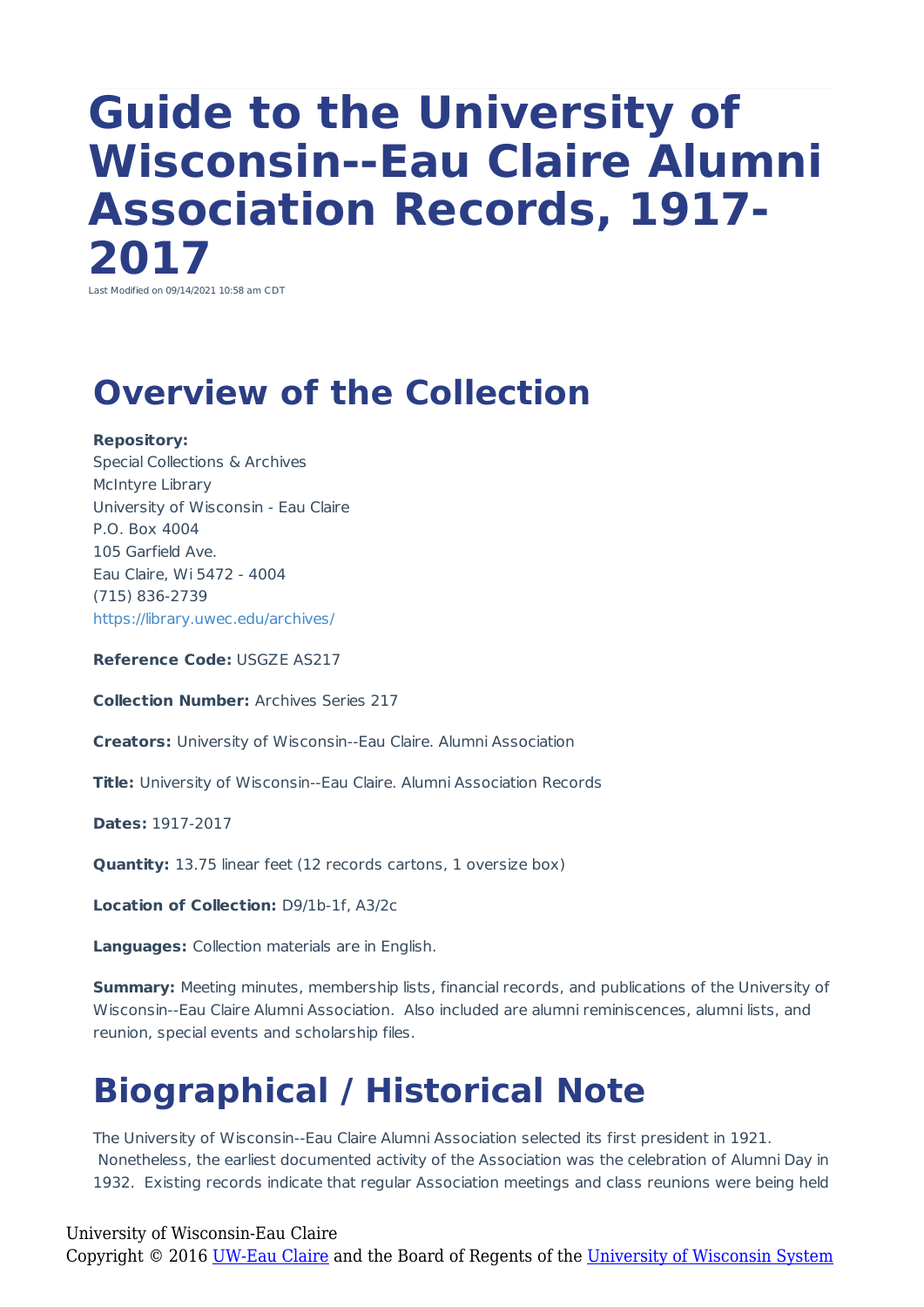by at least 1938. In 1942, the Association began publishing Alumni News, which carried articles about alumni, reunions, and significant campus events. That publication has continued for over 60 years as The View and is presently Blugold View.

Over the years, the Alumni Association has expanded its activities to include special alumni gatherings throughout the country, scholarships to students, and solicitation of funds from alumni on behalf of the University of Wisconsin--Eau Claire Foundation, Inc. A board of directors guides the Association, with staff support provided by the University's Director of Alumni Relations.

### **Content Description**

The records are divided into eight sub-series: meeting minutes, membership and financial records, reunions and events, awards and scholarships, alumni reminiscences, publications, alumni lists, miscellaneous documents, and audiovisual materials.

### **Administrative Information**

**Acquisition Information:** Bulk transferred to the University Archives by the Alumni Association prior to March 2006. Additional materials processed in April 2011. Additional materials processed in April 2011 and June 2016.

**Access Restrictions:** Collection is open to the public.

**Use Restrictions:** Researchers are responsible for using in accordance with 17 U.S.C. Copyright owned by the University of Wisconsin--Eau Claire.

**Preferred Citation:** University of Wisconsin--Eau Claire Alumni Association Records, 1917-2017. AS217. Special Collections & Archives. McIntyre Library. University of Wisconsin--Eau Claire. Eau Claire, WI.

**Processing Note:** Processed by Peter Decarlo and Colleen McFarland in April 2008. Reprocessed by Alex Snyder and Greg Kocken in April 2011. Additional processing by Sarah Beer in June 2016.

**Arrangement:** By subseries.

**OCLC #:** 15059623

### **Subjects**

#### **Corporate Names:**

University of Wisconsin--Eau Claire – Alumni and alumnae

University of Wisconsin--Eau Claire – Faculty

University of Wisconsin--Eau Claire. Alumni Association

### **Detailed List of Contents**

University of Wisconsin-Eau Claire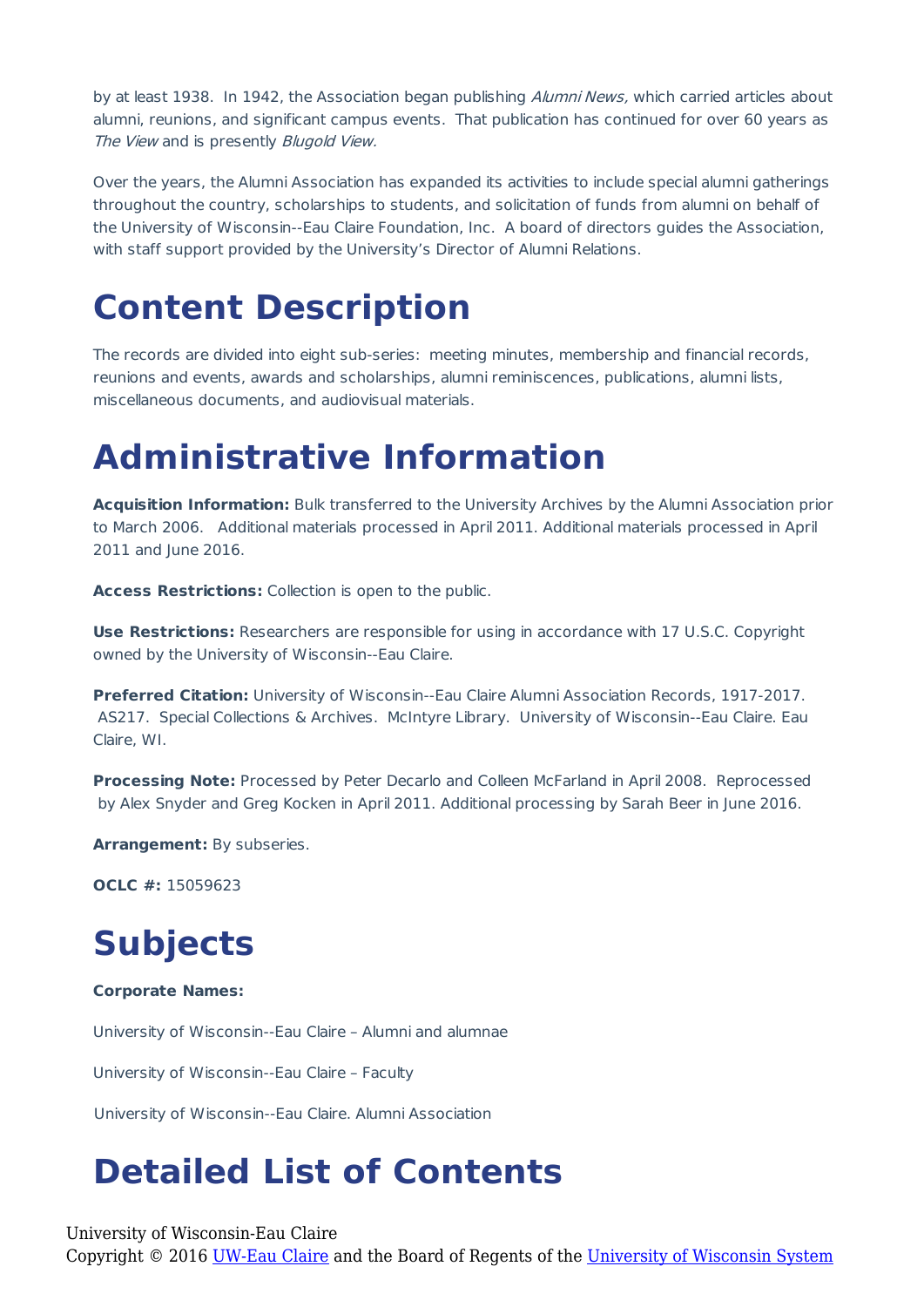#### Sub-Series 1: Meeting Minutes

Meeting minutes arranged chronologically for the following committees and governing bodies: Alumni Recognition Committee, ADSA Selection Committee, Budget and Finance Committee, Nominating Committee, Public Relations Committee, Special Events Committee, Board of Directors, Alumni Development, and Alumni Association.

Dates: 1938-2008

Extent: 2.5 linear feet (78 folders)

| <b>Container</b> | <b>Contents</b>        | <b>Dates</b> |
|------------------|------------------------|--------------|
| Box/Folder       | <b>Meeting Minutes</b> | 1938-1950    |
| 1/1              |                        |              |
| Box/Folder       | <b>Meeting Minutes</b> | 1950's       |
| 1/2              |                        |              |
| Box/Folder       | <b>Meeting Minutes</b> | 1960         |
| 1/3              |                        |              |
| Box/Folder       | <b>Meeting Minutes</b> | 1961         |
| 1/4              |                        |              |
| Box/Folder       | <b>Meeting Minutes</b> | 1962         |
| 1/5              |                        |              |
| Box/Folder       | <b>Meeting Minutes</b> | 1963         |
| 1/6              |                        |              |
| Box/Folder       | <b>Meeting Minutes</b> | 1964         |
| 1/7              |                        |              |
| Box/Folder       | <b>Meeting Minutes</b> | 1965         |
| 1/8              |                        |              |
| Box/Folder       | <b>Meeting Minutes</b> | 1966         |
| 1/9              |                        |              |
| Box/Folder       | <b>Meeting Minutes</b> | 1967         |
| 1/10             |                        |              |
| Box/Folder       | <b>Meeting Minutes</b> | 1968         |
| 1/11             |                        |              |
| Box/Folder       | <b>Meeting Minutes</b> | 1969         |
| 1/12             |                        |              |
| Box/Folder       | <b>Meeting Minutes</b> | 1970         |
| 1/13             |                        |              |
| Box/Folder       | <b>Meeting Minutes</b> | 1971         |
| 1/14             |                        |              |
| Box/Folder       | <b>Meeting Minutes</b> | 1972         |
| 1/15             |                        |              |
| Box/Folder       | <b>Meeting Minutes</b> | 1973         |
| 1/16             |                        |              |
| Box/Folder       | <b>Meeting Minutes</b> | 1974         |
| 1/17             |                        |              |
| Box/Folder       | <b>Meeting Minutes</b> | 1975         |
| 1/18             |                        |              |
| Box/Folder       | <b>Meeting Minutes</b> | 1976         |
| 1/19             |                        |              |
| Box/Folder       | <b>Meeting Minutes</b> | 1977         |
|                  |                        |              |

University of Wisconsin-Eau Claire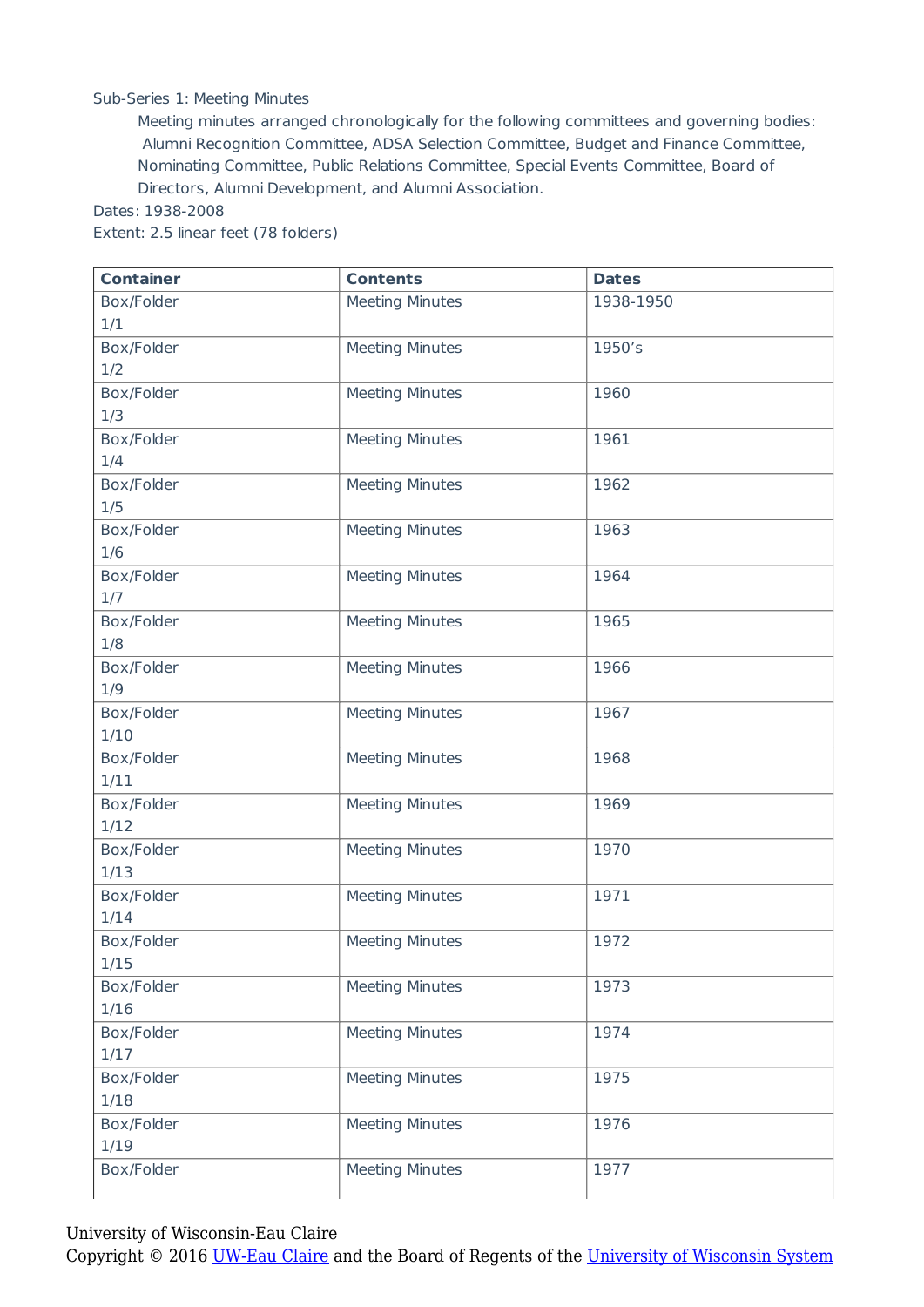| 1/20               |                            |           |
|--------------------|----------------------------|-----------|
| Box/Folder         | <b>Meeting Minutes</b>     | 1978      |
| 1/21               |                            |           |
| Box/Folder         | <b>Meeting Minutes</b>     | 1979      |
| 1/22               |                            |           |
| Box/Folder         | <b>Meeting Minutes</b>     | 1981      |
| 1/23               |                            |           |
| Box/Folder         | <b>Meeting Minutes</b>     | 1982      |
| 1/24               |                            |           |
| Box/Folder         | <b>Meeting Minutes</b>     | 1983      |
| 1/25               |                            |           |
| Box/Folder         | <b>Meeting Minutes</b>     | 1984      |
| 1/26               |                            |           |
| Box/Folder         | <b>Meeting Minutes</b>     | 1985      |
| 1/27               |                            |           |
| Box/Folder         | <b>Meeting Minutes</b>     | 1986      |
| 1/28               |                            |           |
| Box/Folder         | <b>Meeting Minutes</b>     | 1987      |
| 1/29               |                            |           |
| Box/Folder         | <b>Meeting Minutes</b>     | 1988      |
| 1/30               |                            |           |
| Box/Folder         | <b>Meeting Minutes</b>     | 1989      |
| 1/31               |                            |           |
| Box/Folder<br>1/32 | <b>Meeting Minutes</b>     | 1990      |
| Box/Folder         | <b>Meeting Minutes</b>     | 1991      |
| 1/33               |                            |           |
| Box/Folder         | <b>Meeting Minutes</b>     | 1992      |
| 1/34               |                            |           |
| Box/Folder         | Alumni Assoc. Board of     | 1975-1984 |
| 7/1                | Director's Meeting Minutes |           |
| Box/Folder         | <b>Meeting Minutes</b>     | 1993      |
| 7/2                |                            |           |
| Box/Folder         | <b>Meeting Minutes</b>     | 1994      |
| 7/3                |                            |           |
| Box/Folder         | <b>Meeting Minutes</b>     | 1995      |
| 7/4                |                            |           |
| Box/Folder         | <b>Meeting Minutes</b>     | 1996      |
| 7/5                |                            |           |
| Box/Folder         | <b>Meeting Minutes</b>     | 1997      |
| 7/6                |                            |           |
| Box/Folder         | <b>Meeting Minutes</b>     | 1998      |
| 7/7                |                            |           |
| Box/Folder         | <b>Meeting Minutes</b>     | 1999      |
| 7/8                |                            |           |
| Box/Folder         | <b>Meeting Minutes</b>     | 2000      |
| 7/9                |                            |           |
| Box/Folder         | <b>Meeting Minutes</b>     | 2001      |
|                    |                            |           |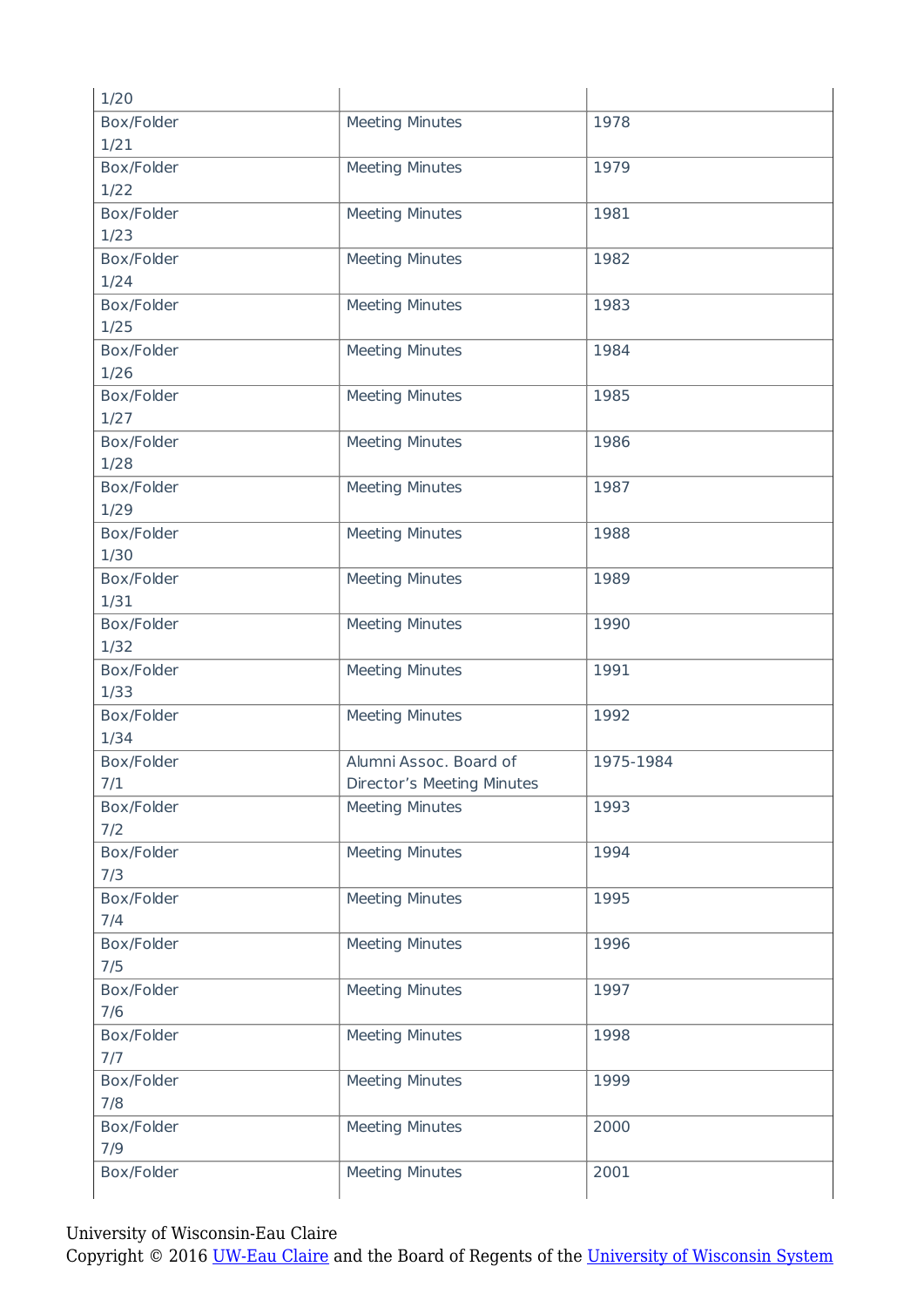| 7/10<br>Box/Folder | <b>Meeting Minutes</b>        | 2002 |
|--------------------|-------------------------------|------|
| 7/11               |                               |      |
| Box/Folder         | <b>Meeting Minutes</b>        | 2004 |
| 7/12               |                               |      |
| Box/Folder         | <b>Meeting Minutes</b>        | 2008 |
| 10/1               |                               |      |
| Box/Folder         | Meeting Minutes               | 2008 |
| 10/2               |                               |      |
| Box/Folder         | <b>Meeting Minutes</b>        | 2007 |
| 10/3               |                               |      |
| Box/Folder         | <b>Meeting Minutes</b>        | 2007 |
| 10/4               |                               |      |
|                    |                               |      |
| Box/Folder         | <b>Meeting Minutes</b>        | 2007 |
| 10/5               |                               |      |
| Box/Folder         | <b>Meeting Minutes</b>        | 2007 |
| 10/6               |                               |      |
| Box/Folder         | <b>Meeting Minutes</b>        | 2006 |
| 10/7               |                               |      |
| Box/Folder         | <b>Meeting Minutes</b>        | 2005 |
| 10/8               |                               |      |
| Box/Folder         | <b>Meeting Minutes</b>        | 2006 |
| 10/9               |                               |      |
| Box/Folder         | <b>Meeting Minutes</b>        | 2006 |
| 10/10              |                               |      |
| Box/Folder         | <b>Meeting Minutes</b>        | 2005 |
| 10/11              |                               |      |
| Box/Folder         | <b>Meeting Minutes</b>        | 2005 |
| 10/12              |                               |      |
| Box/Folder         | <b>Meeting Minutes</b>        | 2005 |
| 10/13              |                               |      |
| Box/Folder         | <b>Meeting Minutes</b>        | 2005 |
| 10/14              |                               |      |
| Box/Folder         | Recognition Committee Meeting | 2004 |
| 13/46              |                               |      |
| Box/Folder         | Recognition Committee Meeting | 2004 |
| 13/47              |                               |      |
| Box/Folder         | Special Events Committee      | 2004 |
| 13/48              | Meeting                       |      |
| Box/Folder         | Recognition Committee Board   | 2004 |
| 13/49              | Meeting                       |      |
| Box/Folder         | Recognition Committee Meeting | 2003 |
| 13/50              |                               |      |
| Box/Folder         |                               | 2003 |
|                    | Recognition Committee Meeting |      |
| 13/51              |                               |      |
| Box/Folder         | Recognition Committee Meeting | 2003 |
| 13/52              |                               |      |
| Box/Folder         | <b>Recognition Meeting</b>    | 2001 |
| 13/53              |                               |      |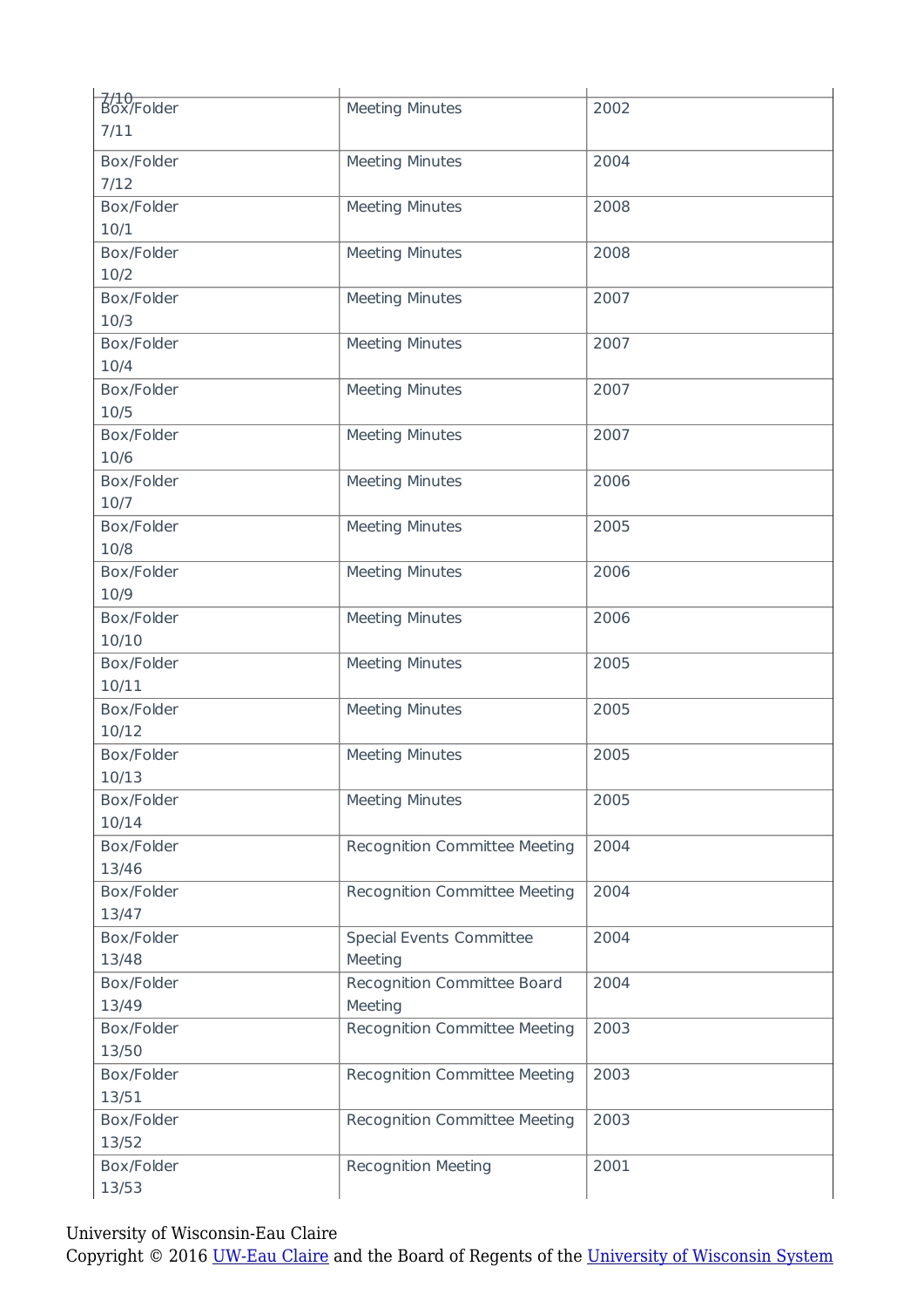| Box/Folder | Alumni Board Meeting-       | 2004 |
|------------|-----------------------------|------|
| 13/54      | Presidents Room             |      |
| Box/Folder | Alumni Board Meeting-       | 2004 |
| 13/55      | Presidents Room             |      |
| Box/Folder | Alumni Board Meeting-Dulany | 2003 |
| 13/56      | Inn                         |      |
| Box/Folder | Alumni Board Meeting        | 2003 |
| 13/57      |                             |      |
| Box/Folder | Alumni Board Meeting        | 2003 |
| 13/58      |                             |      |
| Box/Folder | Alumni Board Meeting        | 2003 |
| 13/59      |                             |      |
| Box/Folder | Alumni Board Meeting-       | 2002 |
| 13/60      | Presidents Room             |      |
| Box/Folder | Alumni Board Meeting        | 2002 |
| 13/61      |                             |      |
| Box/Folder | Alumni Board Meeting        | 2002 |
| 13/62      |                             |      |
| Box/Folder | Alumni Board Meeting        | 2002 |
| 13/63      |                             |      |

Sub-Series 2: Membership and Financial Records

Membership lists, officer and board member lists, budgets, fundraising files, and other financial information.

Dates: 1921-1978

Extent: 0.5 linear feet (15 folders)

| <b>Container</b> | <b>Contents</b>                     | <b>Dates</b>               |
|------------------|-------------------------------------|----------------------------|
| Box/Folder       | Fundraising                         | 1967-1968                  |
| 2/6              |                                     |                            |
| Box/Folder       | Fundraising                         | 1969-1970                  |
| 2/7              |                                     |                            |
| Box/Folder       | Fundraising                         | 1970-1972                  |
| 2/8              |                                     |                            |
| Box/Folder       | Ledger Sheets                       | July 1, 1970-June 30, 1973 |
| 2/9              |                                     |                            |
| Box/Folder       | Ledger Sheets                       | July 1, 1973-June 30, 1977 |
| 2/10             |                                     |                            |
| Box/Folder       | <b>Alumni Association Officers</b>  | 1921-1976                  |
| 2/11             |                                     |                            |
| Box/Folder       | Membership List                     | 1963-1968                  |
| 2/12             |                                     |                            |
| Box/Folder       | Tax Reports                         | 1965-1967                  |
| 2/13             |                                     |                            |
| Box/Folder       | <b>Financial Statements</b>         | 1968-1969                  |
| 2/14             |                                     |                            |
| Box/Folder       | <b>Budget and Financial Records</b> | 1964, 1969-1970            |

University of Wisconsin-Eau Claire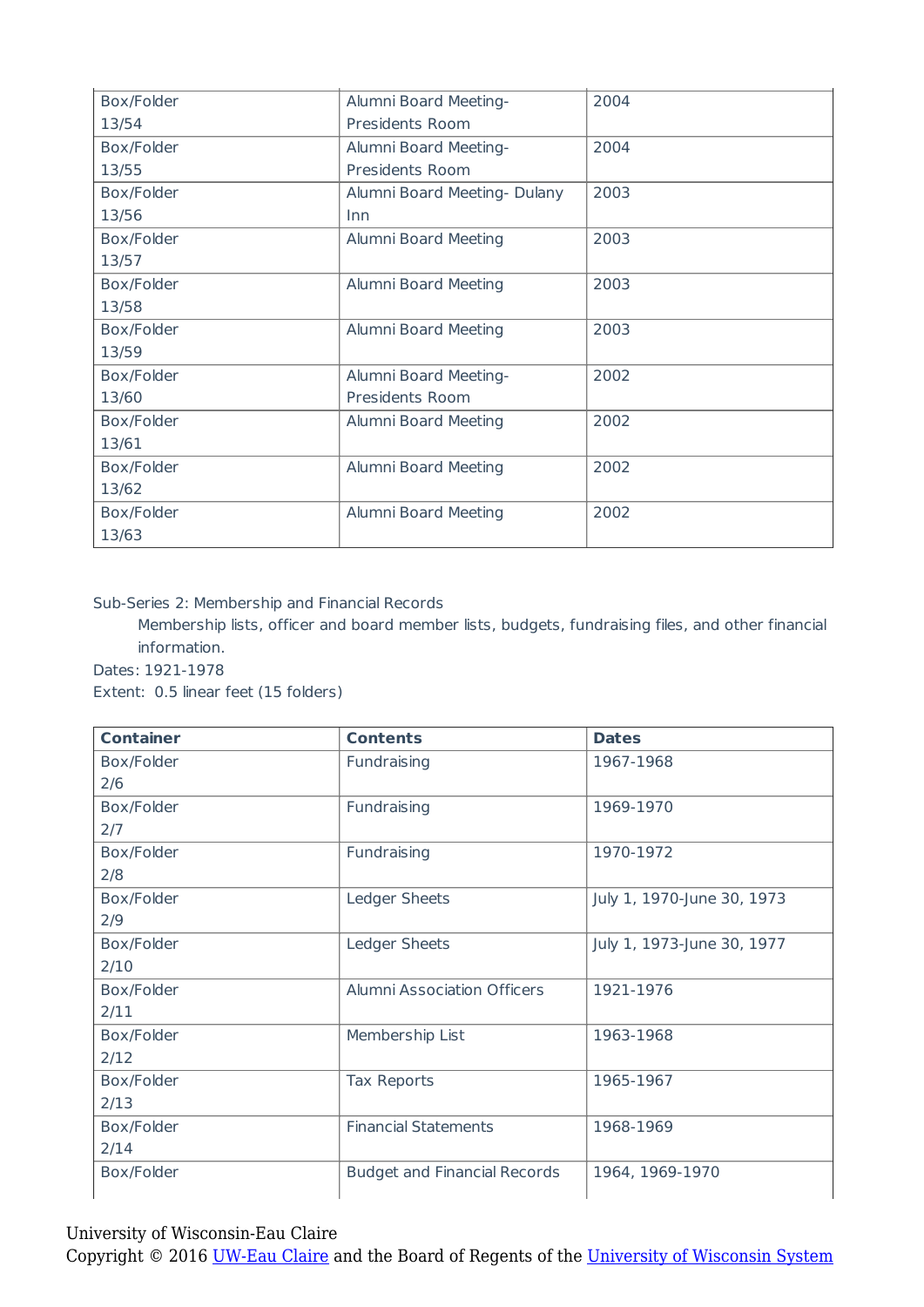| 2/15       | Misc.                     |           |
|------------|---------------------------|-----------|
| Box/Folder | <b>Board of Directors</b> | 1969-1973 |
| 2/16       |                           |           |
| Box/Folder | <b>Board of Directors</b> | 1973-1977 |
| 2/17       |                           |           |
| Box/Folder | <b>Budgets</b>            | 1972-1976 |
| 2/18       |                           |           |
| Box/Folder | <b>Budgets</b>            | 1977-1978 |
| 2/19       |                           |           |
| Box/Folder | Alumni Contributions      | 1974-1976 |
| 2/20       |                           |           |

Sub-Series 3: Reunions and Events

Programs, photographs, and final summaries of alumni events, arranged chronologically. Dates: 1932-2010

Extent: 4.4 linear feet (143 folders)

| <b>Container</b> | <b>Contents</b>           | <b>Dates</b> |
|------------------|---------------------------|--------------|
| Box/Folder       | Alumni Association Alumni | 1930's       |
| 2/21             | Events                    |              |
| Box/Folder       | Alumni Association Alumni | 1940's       |
| 2/22             | Events                    |              |
| Box/Folder       | Alumni Association Alumni | 1950's       |
| 2/23             | Events                    |              |
| Box/Folder       | Alumni Association Alumni | 1961-1963    |
| 2/24             | Events                    |              |
| Box/Folder       | Alumni Association Alumni | 1964-1965    |
| 2/25             | Events                    |              |
| Box/Folder       | Alumni Association Alumni | 1965-1966    |
| 2/26             | Events                    |              |
| Box/Folder       | Alumni Association Alumni | 1966-1967    |
| 2/27             | Events                    |              |
| Box/Folder       | Alumni Association Alumni | 1968-1969    |
| 2/28             | Events                    |              |
| Box/Folder       | Alumni Association Alumni | 1970-1971    |
| 2/29             | Events                    |              |
| Box/Folder       | Alumni Association Alumni | 1972-1973    |
| 2/30             | Events                    |              |
| Box/Folder       | Alumni Association Alumni | 1973-1974    |
| 2/31             | Events                    |              |
| Box/Folder       | Alumni Association Alumni | 1974-1975    |
| 2/32             | Events                    |              |
| Box/Folder       | Alumni Association Alumni | 1976-1977    |
| 2/33             | Events                    |              |
| Box/Folder       | Alumni Association Alumni | 1977-1978    |
| 2/34             | Events                    |              |
| Box/Folder       | Alumni Association Alumni | 1978-1979    |
|                  |                           |              |

University of Wisconsin-Eau Claire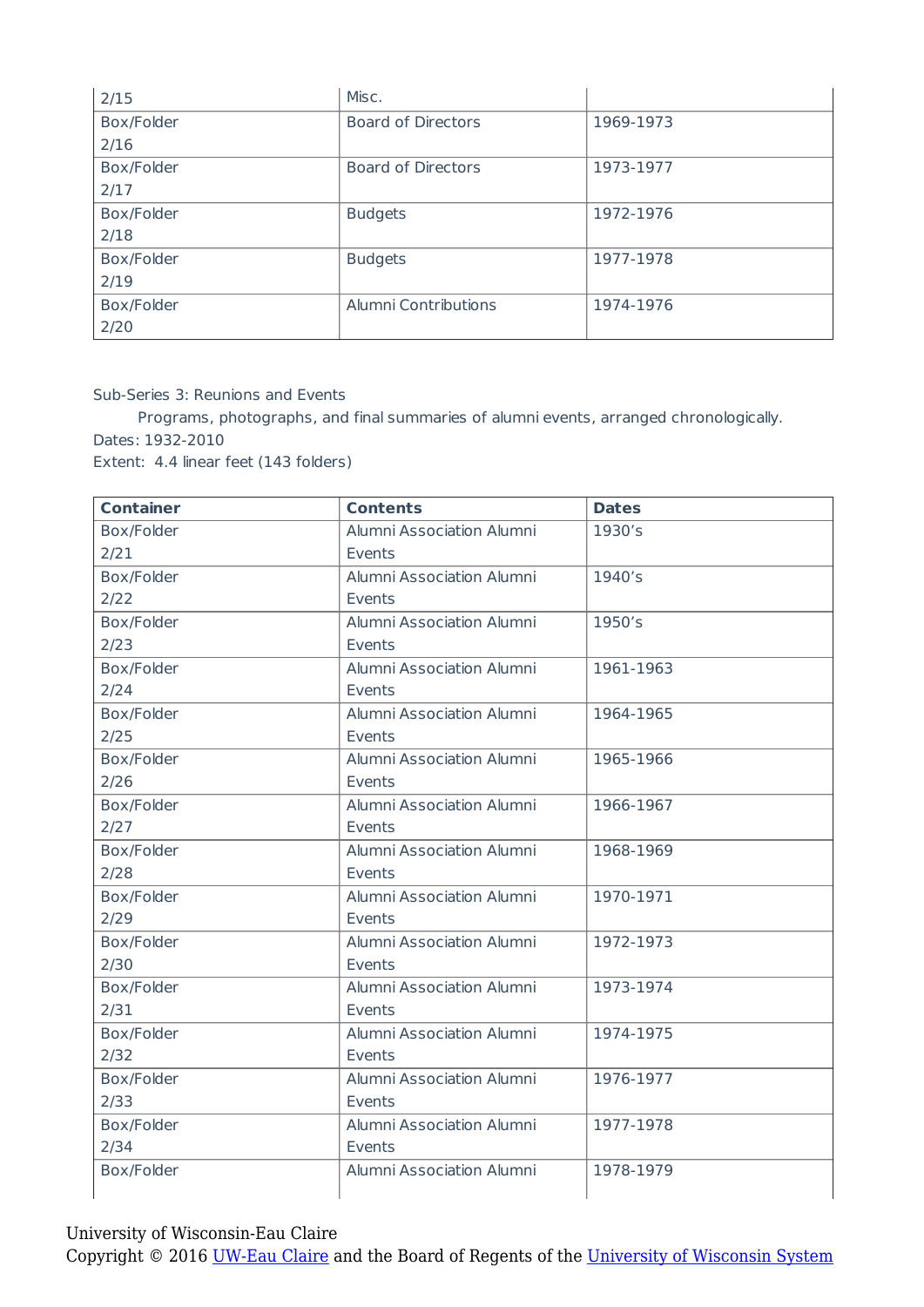| 2/35               | Events                              |                  |
|--------------------|-------------------------------------|------------------|
| Box/Folder         | Alumni Association Alumni           | 1979-1980        |
| 2/36               | Events                              |                  |
| Box/Folder         | Class of 1920 Sixty Year            | May 23, 1980     |
| 2/37               | Reunion                             |                  |
| Box/Folder         | Class of 1930 Fifty Year            | May 23, 1980     |
| 2/38               | Reunion                             |                  |
| Box/Folder         | Alumni Association Alumni           | 1980-1981        |
| 2/39               | Events                              |                  |
| Box/Folder         | Class of 1932 Fifty Year            | May 21, 1982     |
| 2/40               | Reunion                             |                  |
| Box/Folder         | Various Class Reunions and          | 1982-1983        |
| 2/41               | <b>Banquet Programs</b>             |                  |
| Box/Folder         | Alumni Association Alumni           | 1983-1984        |
| 2/42               | Events                              |                  |
| Box/Folder         | Alumni Association Alumni           | 1984-1985        |
| 2/43               | Events                              |                  |
| Box/Folder         | Class of 1935 Fifty Year            | May, 1985        |
| 2/44               | Reunion                             |                  |
| Box/Folder         | Alumni Association Alumni           | 1985-1986        |
| 2/45               | Events                              |                  |
| Box/Folder         | Class of 1936 Fifty Year            | May 16, 1986     |
| 3/1                | Reunion                             |                  |
| Box/Folder         | Alumni Association Alumni           | 1986-1987        |
| 3/2                | Events                              |                  |
| Box/Folder         | Class of 1927 Sixty Year            | May, 1987        |
| 3/3                | Reunion                             |                  |
| Box/Folder         | Alumni Association Alumni           | 1987-1988        |
| 3/4                | Events                              |                  |
| Box/Folder         | Class of 1938 Fifty Year            | June 17-19, 1988 |
| 3/5                | Reunion                             |                  |
| Box/Folder         | Alumni Association Alumni           | 1988-1989        |
| 3/6                | Events                              |                  |
| Box/Folder         | Alumni Association Alumni           | 1989-1990        |
| 3/7                | Events                              |                  |
| Box/Folder         | Alumni Association Alumni           | 1990-1991        |
| 3/8                | Events                              |                  |
| Box/Folder         | Alumni Association Alumni           | 1991-1992        |
| 3/9                | Events                              |                  |
| Box/Folder         | Alumni Association Alumni<br>Events | 1992-1993        |
| 3/10               | Alumni Association Alumni           |                  |
| Box/Folder         | Events                              | 1993-1994        |
| 3/11<br>Box/Folder | Alumni Association Alumni           |                  |
| 3/12               | Events                              | 1994-1995        |
| Box/Folder         | Alumni Association Alumni           | 1995-1996        |
| 3/13               | Events                              |                  |
| Box/Folder         | Alumni Association Alumni           | 1996-1997        |
|                    |                                     |                  |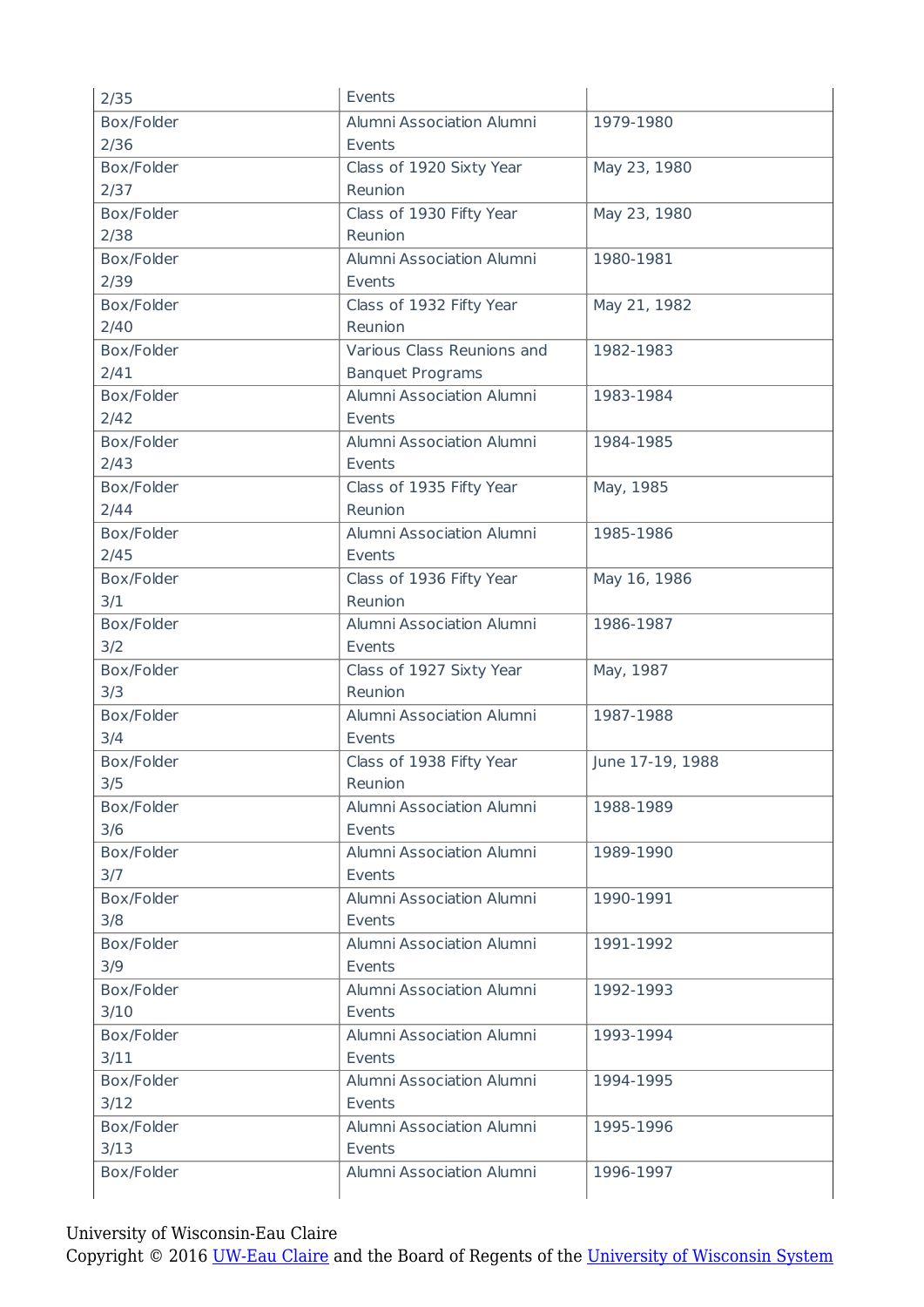| $\frac{1}{100}$ | <del>Events</del><br>Alumni Association Alumni | 1997-1998 |
|-----------------|------------------------------------------------|-----------|
| 3/15            | Events                                         |           |
| Box/Folder      | Alumni Association Alumni                      | 1998-1999 |
| $3/16$          | Events                                         |           |
| Box/Folder      | Alumni Association Alumni                      | 1999-2000 |
| 3/17            | Events                                         |           |
| Box/Folder      | Alumni Association Alumni                      | 2000-2001 |
| 3/18            | Events                                         |           |
| Box/Folder      | Alumni Association Alumni                      | 2001-2002 |
|                 |                                                |           |
| 3/19            | Events                                         |           |
| Box/Folder      | Alumni Association Alumni                      | 2002-2003 |
| 3/20            | Events                                         |           |
| Box/Folder      | Alumni Association Alumni                      | 2003-2004 |
| 3/21            | Events                                         |           |
| Box/Folder      | Alumni Association Alumni                      | 2004-2005 |
| $3/22$          | Events                                         |           |
| Box/Folder      | Alumni Association Alumni                      | Undated   |
| 3/23            | Events                                         |           |
| Box/Folder      | Student Leadership Banquet                     | 2005      |
| 10/15           |                                                |           |
| Box/Folder      | Hall of Fame, Trail Lodge Inn                  | 2007      |
| 10/19           |                                                |           |
| Box/Folder      | Hall of Fame                                   | 2006      |
| 10/20           |                                                |           |
| Box/Folder      | Hall of Fame                                   | 2008      |
| 10/21           |                                                |           |
| Box/Folder      | Hall of Fame, Holiday Inn                      | 2005      |
| 10/22           |                                                |           |
| Box/Folder      | Hall of Fame, Super Six, Council               | 2004      |
| 10/23           | Fire Room                                      |           |
| Box/Folder      | Hall of Honor Luncheon                         | 2003      |
| 10/24           |                                                |           |
| Box/Folder      | Hall of Honor                                  | 2004      |
| 10/25           |                                                |           |
| Box/Folder      | Hall of Honor                                  | 2002      |
| 10/26           |                                                |           |
| Box/Folder      | Outstanding Student/Student                    | 2010      |
| 10/27           | Leadership Banquet                             |           |
| Box/Folder      | Outstanding Student and                        | 2009      |
| 10/28           | Student Leadership Luncheon                    |           |
| Box/Folder      | Outstanding Student and                        | 2008      |
| 10/29           | Alumni Scholarship Luncheon                    |           |
| Box/Folder      | Outstanding Student Luncheon                   | 2007      |
| 10/30           |                                                |           |
|                 |                                                |           |
| Box/Folder      | Outstanding Student &                          | 2006      |
| 10/31           | Scholarship Luncheon                           |           |
| Box/Folder      | Outstanding Student Luncheon                   | 2005      |
| 10/32           |                                                |           |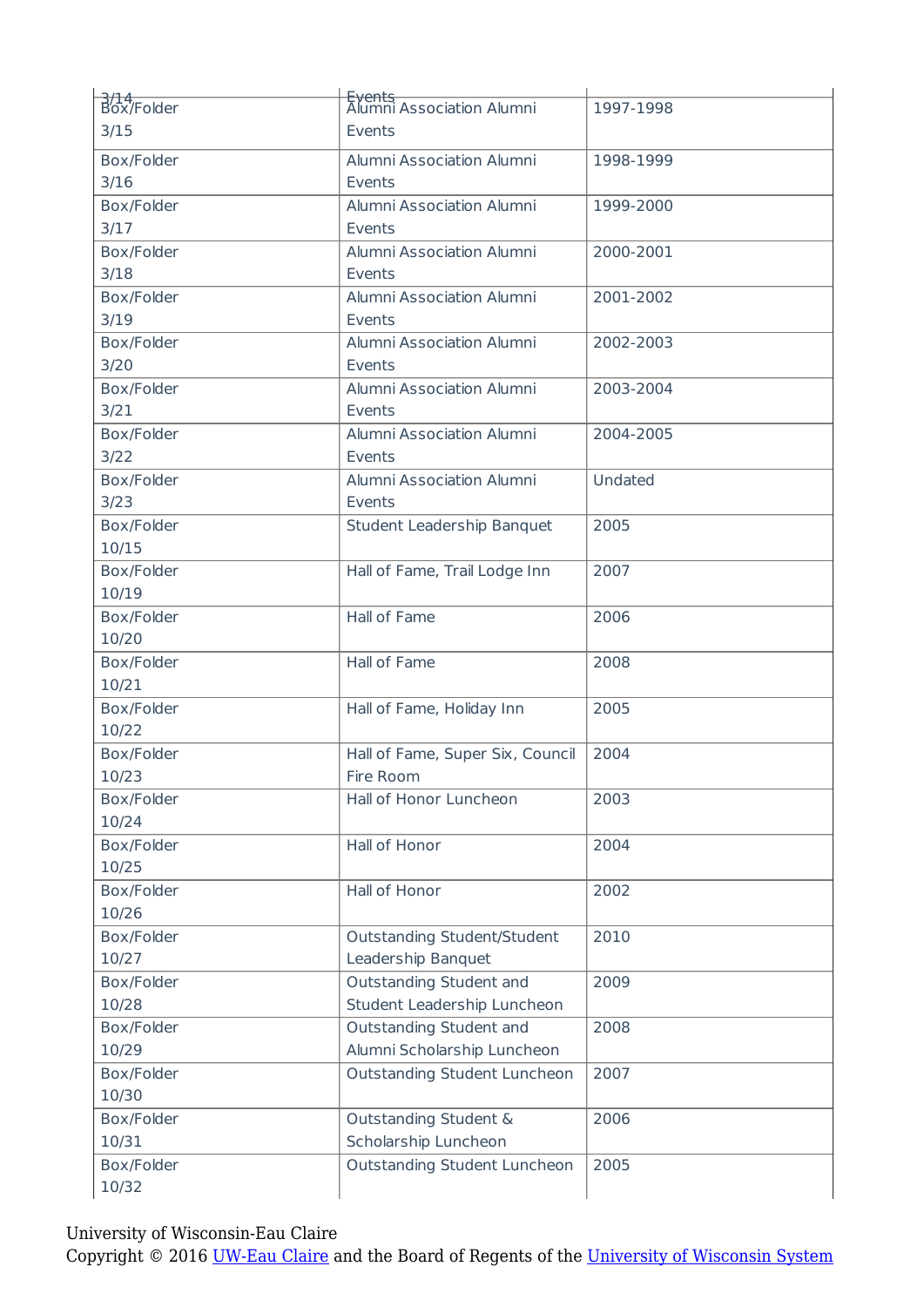| Box/Folder | Winter Alumni Awards           | 2006      |
|------------|--------------------------------|-----------|
| 10/33      |                                |           |
| Box/Folder | Summer Alumni Awards           | 2006      |
| 10/34      |                                |           |
| Box/Folder | Alumni Awards                  | 2006      |
| 10/35      |                                |           |
| Box/Folder | Winter Alumni Awards           | 2005      |
| 10/36      |                                |           |
| Box/Folder | Summer Alumni Awards           | 2005      |
| 10/37      | Luncheon                       |           |
| Box/Folder | Spring Alumni Awards           | 2005      |
| 10/38      | Luncheon                       |           |
| Box/Folder | Homecoming                     | 2003      |
| 11/1       |                                |           |
| Box/Folder | Homecoming- "Cam" Pictures     | Undated   |
| 11/2       |                                |           |
| Box/Folder | <b>Homecoming Pictures</b>     | 2003      |
| 11/3       |                                |           |
| Box/Folder | Homecoming Symposiums          | 1994/1995 |
| 11/4       |                                |           |
| Box/Folder | Homecomings through 2000       | 1991-2000 |
| 11/5       |                                |           |
| Box/Folder | <b>Homecoming Pictures</b>     | 2000      |
| 11/6       |                                |           |
| Box/Folder | Homecoming                     | 1999      |
| 11/7       |                                |           |
| Box/Folder | Homecoming                     | 2000      |
| 11/Binder  |                                |           |
| Box/Folder | Homecoming                     | 2000      |
| 11/8       |                                |           |
| Box/Folder | Homecoming                     | 2001      |
| 11/9       |                                |           |
| Box/Folder | <b>Homecoming Pictures</b>     | 2001      |
| 11/10      |                                |           |
| Box/Folder | Homecoming                     | 2002      |
| 11/11      |                                |           |
| Box/Folder | <b>Homecoming Pictures</b>     | 2002      |
| 11/12      |                                |           |
| Box/Folder | Homecoming Photos              | Undated   |
| 11/13      |                                |           |
| Box/Folder | Hall of Fame/Super Six Banquet | 2003      |
| 12/1       |                                |           |
| Box/Folder | Hall of Fame                   | 2002      |
| 12/2       |                                |           |
| Box/Folder | Hall of Fame                   | 2001      |
| 12/3       |                                |           |
| Box/Folder | Homecoming Hall of Fame/       | 2000      |
| 12/4       | Super 6 Lunch                  |           |
|            |                                |           |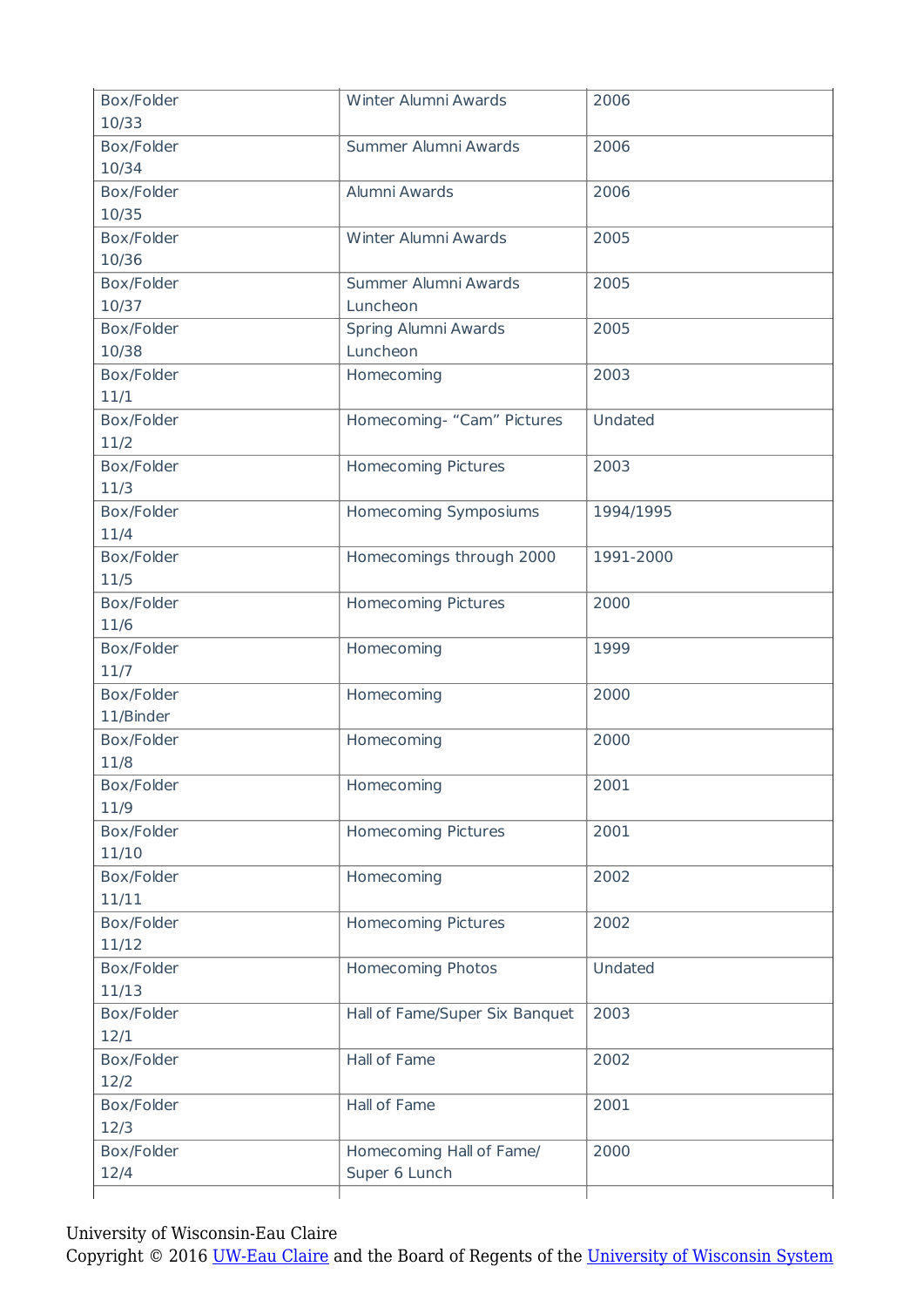| Box/Folder | Homecoming Hall of Fame/          | 2000    |
|------------|-----------------------------------|---------|
| 12/5       | Super 6 Lunch                     |         |
| Box/Folder | Hall of Fame                      | 1999    |
| 12/6       |                                   |         |
| Box/Folder | Outstanding Student Luncheon      | 2004    |
| 12/7       |                                   |         |
| Box/Folder | Outstanding Student Luncheon      | 2003    |
| 12/8       |                                   |         |
| Box/Folder | Outstanding Student Luncheon      | 2002    |
| 12/9       |                                   |         |
| Box/Folder | Winter Alumni Awards              | 2004    |
| 12/10      | Luncheon                          |         |
| Box/Folder | Summer Alumni Awards              | 2004    |
| 12/11      | Luncheon                          |         |
| Box/Folder | Spring Alumni Awards              | 2004    |
| 12/12      | Luncheon                          |         |
| Box/Folder | Winter Alumni Awards              | 2003    |
| 12/13      | Luncheon                          |         |
| Box/Folder | Summer Alumni Awards              | 2003    |
| 12/14      | Luncheon                          |         |
| Box/Folder | Spring Alumni Awards              | 2003    |
| 12/15      | Luncheon                          |         |
| Box/Folder | Radisson Paper Valley Hotel-      | 2003    |
| 13/1       | Appleton, WI                      |         |
| Box/Folder | Radisson Paper Valley Hotel-      | 2003    |
| 13/2       | Appleton, WI                      |         |
| Box/Folder | Thrievent Reception- Appleton     | 2003    |
| 13/3       |                                   |         |
| Box/Folder | St. Joe's Hospital- Chippewa      | 2002    |
| 13/4       | Falls                             |         |
| Box/Folder | Wind Symphony Reception-          | Undated |
| 13/5       | West DePere High School           |         |
| Box/Folder | COB- DePere Sports Center         | 2002    |
| 13/6       |                                   |         |
| Box/Folder | DePere Sports Center              | 2003    |
| 13/7       |                                   |         |
| Box/Folder | College of Business Alumni        | Undated |
| 13/8       | Gathering                         |         |
| Box/Folder | Chippewa Valley Summer            | 2000    |
| 13/9       | Sendoff Event                     |         |
| Box/Folder | Big Band Extravaganza             | 2002    |
| 13/10      |                                   |         |
| Box/Folder | <b>Bio-Terrorism Alumni</b>       | 2002    |
| 13/11      | Reception-Ramada Inn              |         |
| Box/Folder | Alumni Sweetheart Dinner<br>$- -$ | 2001    |
| 13/12      | Cancelled--                       |         |
| Box/Folder | Alumni Symphony Orchestra         | 2001    |
| 13/13      |                                   |         |
|            |                                   |         |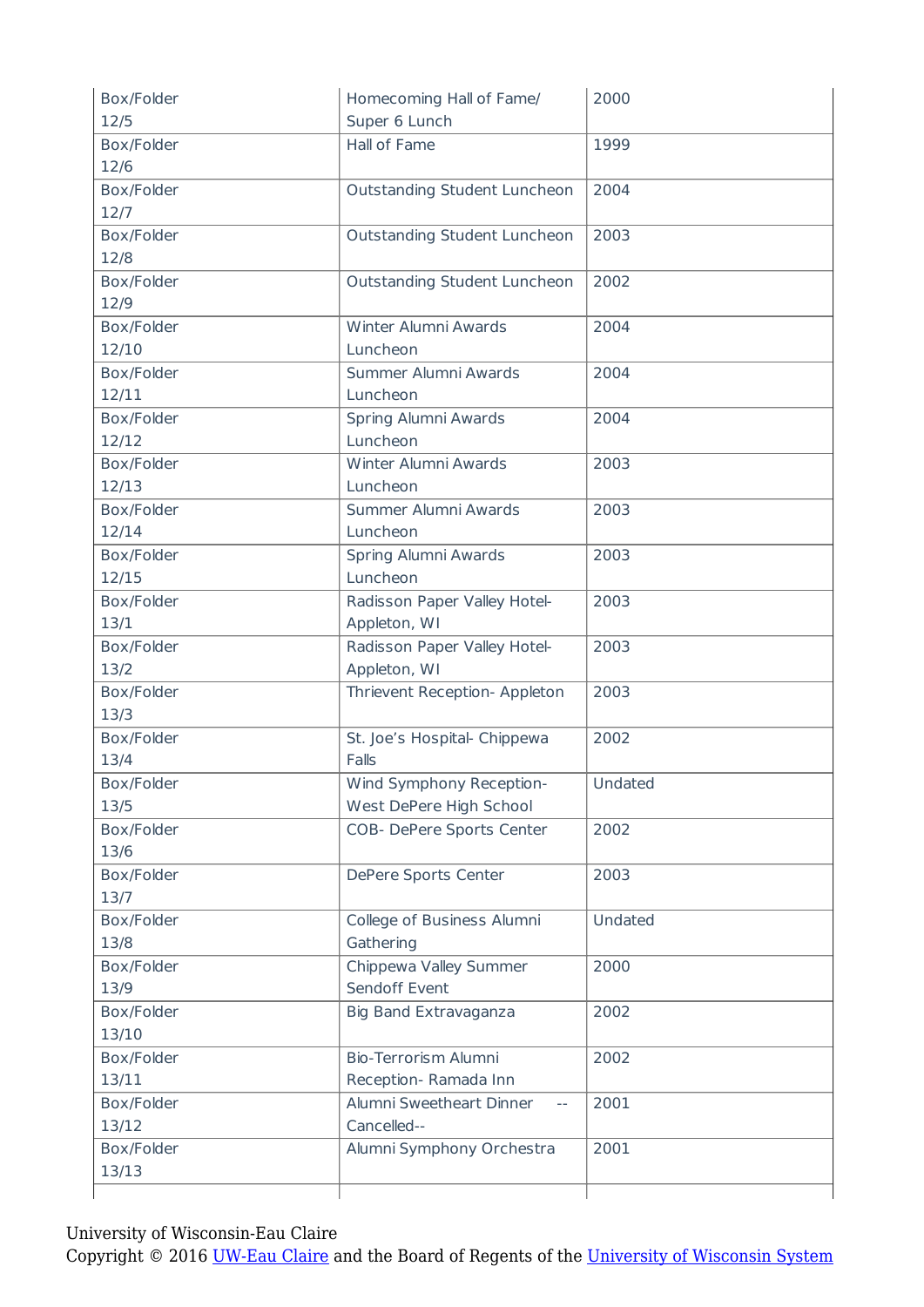| Box/Folder          | Clear Water Bowl                          | 2002    |
|---------------------|-------------------------------------------|---------|
| 13/14<br>Box/Folder | Concert Chorale Alumni                    | Undated |
| 13/15               | <b>Invitation -Steve Rosolack's</b>       |         |
|                     | Retirement                                |         |
| Box/Folder          | Delta Zeta's 45 <sup>th</sup> Anniversary | 2001    |
| 13/16               | Reunion                                   |         |
| Box/Folder          | Guthrie Theatre Anthony &                 | 2002    |
| 13/17               | Cleopatra                                 |         |
| Box/Folder          | Reception- Mayo/Luther                    | 2002    |
| 13/18               | Hospital                                  |         |
| 13/19               | Men's & Women's Alumni                    | 2003    |
|                     | Basketball Game & Reception               |         |
| Box/Folder          | Men's Alumni Basketball Game              | 2002    |
| 13/20               |                                           |         |
| Box/Folder          | Ask an Alum                               | 1981    |
| 13/21               |                                           |         |
| Box/Folder          | Lunch Reception Sacred Heart              | 2002    |
| 13/22               | Hospital                                  |         |
| Box/Folder          | Chancellor Mash Marshfield                | Undated |
| 13/23               | Clinic, Marshfield                        |         |
| Box/Folder          | Brew City Barbeque- Milwaukee,            | 2002    |
| 13/24               | WI                                        |         |
| Box/Folder          | Concert Tour- Basilica of St.             | 2002    |
| 13/25               | Josaphat- Milwaukee, WI                   |         |
| Box/Folder          | Johnson Wax Products-                     | 2002    |
| 13/26               | Milwaukee, WI                             |         |
| Box/Folder          | College of Business Tech                  | 2002    |
| 13/27               | celebration Open House                    |         |
| Box/Folder          | Marten Transport- Mondovi, WI             | 2002    |
| 13/28               |                                           |         |
| Box/Folder          | <b>Rice Lake</b>                          | 2002    |
| 13/29               |                                           |         |
|                     |                                           |         |
| Box/Folder          | Women's Basketball Reception-             | 2002    |
| 13/30               | River Falls, WI                           |         |
| Box/Folder          | Singing Statesmen European                | 2002    |
| 13/31               | Tour                                      |         |
| Box/Folder          | Chancellor Mash 3M- St. Paul,             | Undated |
| 13/32               | <b>MN</b>                                 |         |
| Box/Folder          | COB- Champps, Mpls                        | 2004    |
| 13/33               |                                           |         |
| Box/Folder          | COB- Champps, Mpls                        | 2003    |
| 13/34               |                                           |         |
| Box/Folder          | COB- Champs                               | 2002    |
| 13/35               |                                           |         |
| Box/Folder          | Lunch- Rochester, MN                      | 2003    |
| 13/36               |                                           |         |
| Box/Folder          | Singing Statesmen Tour-                   | 2001    |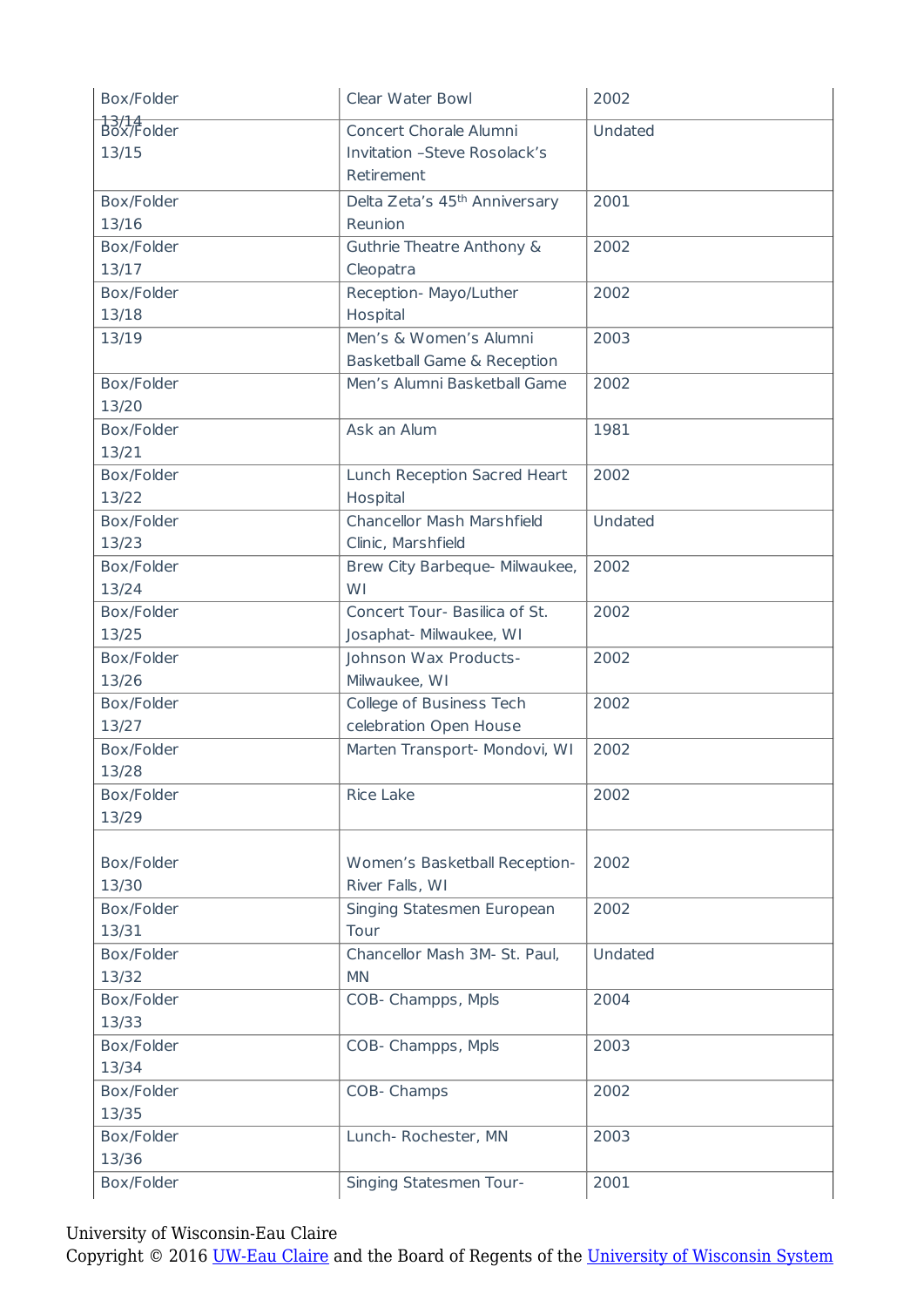| 13/37      | Incarnation Lutheran Church  |      |
|------------|------------------------------|------|
| Box/Folder | Atlanta, GA                  | 2003 |
| 13/38      |                              |      |
|            |                              |      |
| Box/Folder | Rock Bottom Brewer- San      | 2004 |
| 13/39      | Diego, CA                    |      |
| Box/Folder | Association of Behavior      | 2003 |
| 13/40      | Analysis- San Francisco, CA  |      |
| Box/Folder | San Francisco, CA            | 2003 |
| 13/41      |                              |      |
| Box/Folder | Reception-Tuscon, AZ         | 2002 |
| 13/42      |                              |      |
| Box/Folder | Golf Outing- Phoenix, AZ     | 2002 |
| 13/43      |                              |      |
| Box/Folder | Cubs v. Mariners- Peoria, AZ | 2002 |
| 13/44      |                              |      |
| Box/Folder | Arizona                      | 2002 |
| 13/45      |                              |      |

Sub-Series 4: Awards and Scholarships

Final summaries of award processes and information on recipients.

Dates: 1938-2007

Extent: 0.6 linear feet (18 folders)

| <b>Container</b> | <b>Contents</b>                  | <b>Dates</b>                 |
|------------------|----------------------------------|------------------------------|
| Box/Folder       | C.J. Brewer Award Recipient List | 1938-1965, 1946-1954, 1974   |
| 6/10             | and Correspondence               |                              |
| Box/Folder       | Richard E. Hibbard Scholarship   | 1974-1979, 1982              |
| 6/11             |                                  |                              |
| Box/Folder       | Alumni Scholarships              | 1974-1986, 1988, 1998, 1999  |
| 6/12             |                                  |                              |
| Box/Folder       | <b>Outstanding Seniors</b>       | 1974-1982, 1884, 1986-1989   |
| 6/13             |                                  |                              |
| Box/Folder       | <b>Blugold Hall of Fame</b>      | 1976                         |
| 6/14             |                                  |                              |
| Box/Folder       | Florence Nelson Scholarship      | 1986                         |
| 6/15             |                                  |                              |
| Box/Folder       | <b>UWEC Foundation Minority</b>  | 1988                         |
| 6/16             | Leadership Scholarship           |                              |
|                  | Recipient                        |                              |
| Box/Folder       | Anderson, Bowen & Company        | 1989                         |
| 6/17             | Scholarship                      |                              |
| Box/Folder       | Leadership Recognition Award     | 1989 1999, 2002, 2003, 2004  |
| 6/18             |                                  |                              |
| Box/Folder       | Honorary Alumni                  | 1978, 1980, 1984, 1988-1992, |
| 6/19             |                                  | 1994-1995                    |
| Box/Folder       | Alumni Distinguished Service     | 1961-1995                    |
| 6/20             | Award Recipients and Selection   |                              |
|                  | Committee                        |                              |

University of Wisconsin-Eau Claire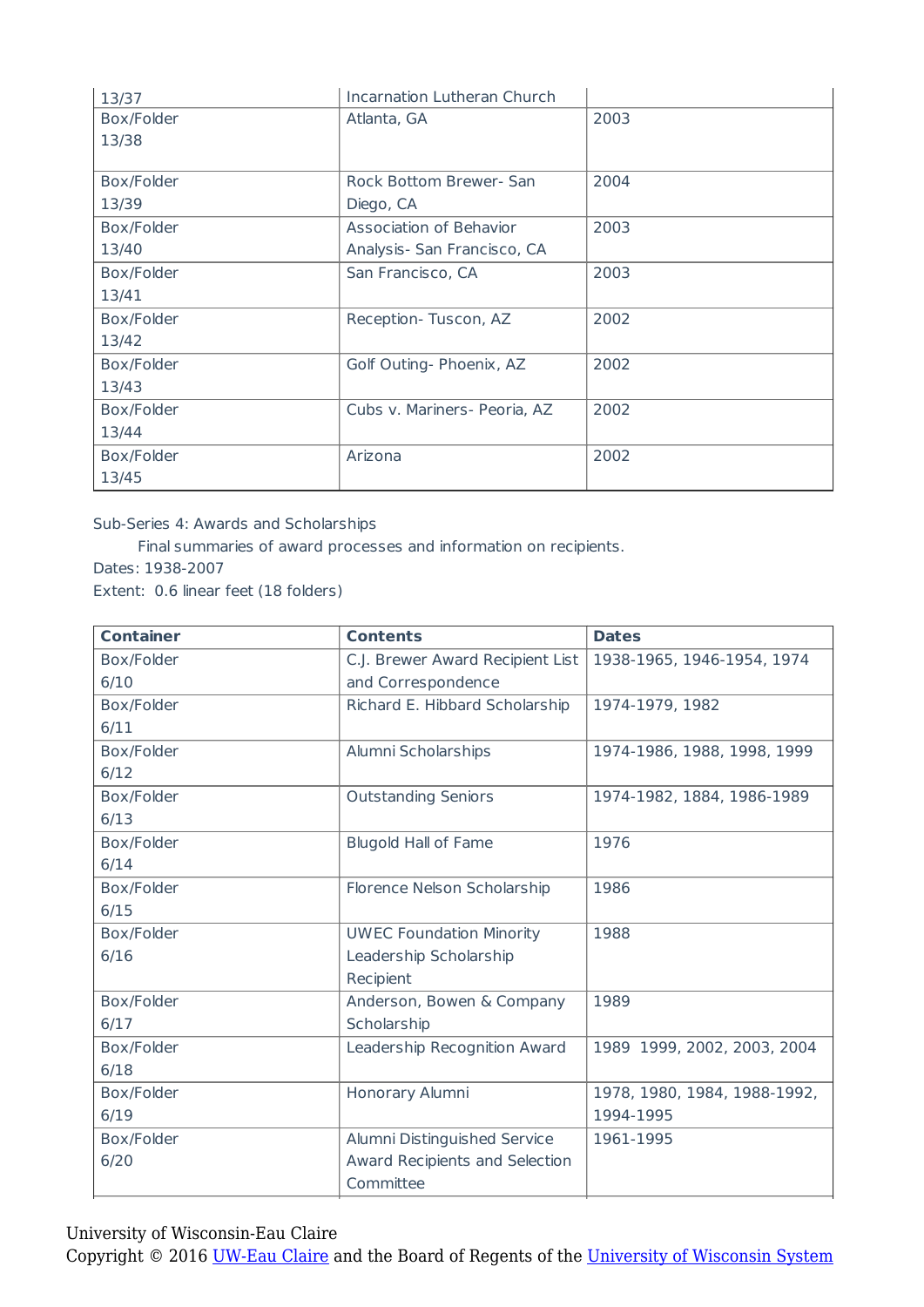| Box/Folder | Presidents Award Recipients    | 1989, 1991-1992, 1994 |
|------------|--------------------------------|-----------------------|
| 6/21       |                                |                       |
| Box/Folder | Outstanding Young Alumni       | 1989-1994             |
| 6/22       | <b>Award Recipients</b>        |                       |
| Box/Folder | Award Information              | Undated               |
| 6/23       |                                |                       |
| Box/Folder | Freshman Alumni Scholarship    | 1984-1990             |
| 6/24       |                                |                       |
| Box/Folder | Student Leadership Awards      | 2007                  |
| 10/16      |                                |                       |
| Box/Folder | Student Leadership Recognition | 2006                  |
| 10/17      | Awards                         |                       |
| Box/Folder | Student Leadership Recognition | 2005                  |
| 10/18      | Awards                         |                       |

Sub-Series 5: Alumni Reminiscences

Primarily correspondence between Alumni Association staff, officers, alumni, and retired faculty members containing reminiscences of their experiences while at the University. Pautz book is a report of data compiled at time of Golden Anniversary in 1966.

Dates: 1919-1990

Extent: 0.25 linear feet (8 folders)

| <b>Container</b> | <b>Contents</b>                | <b>Dates</b>          |
|------------------|--------------------------------|-----------------------|
| Box/Folder       | Retired Faculty Comments on    | 1962                  |
| 6/1              | retirement                     |                       |
| Box/Folder       | Alumni Letters                 | 1985, 1989-1990       |
| 6/2              |                                |                       |
| Box/Folder       | Letter From C.J. Brewer        | 1935                  |
| 6/3              | advising a student beginning a |                       |
|                  | job                            |                       |
| Box/Folder       | Letter Written by Katherine    | 1938                  |
| 6/4              | <b>Thomas</b>                  |                       |
| Box/Folder       | Correspondence and             | 1968-1981, 1983, 1987 |
| 6/5              | Reminiscences                  |                       |
| Box/Folder       | "From Minnie Creek to UW the   | 1987                  |
| 6/6              | buildings tell the story" by   |                       |
|                  | <b>Clarice Chase Dunn</b>      |                       |
| Box/Folder       | Seventy year old Christmas     | $~1938-$              |
| 6/7              | Card from campus               |                       |
| Box/Folder       | <b>Annotated Periscope</b>     | 1919                  |
| 6/8              |                                |                       |
| Box/Folder       | Summer School of '57 poem by   | 1957                  |
| 6/9              | <b>Walter Shea</b>             |                       |
| Box/Folder       | Eau Claire Alumni 1917-1965 by | 1967                  |
| 6                | W. A. Pautz                    |                       |

Sub-Series 6: Publications

Alumni directories and newsletters, including *Blugoldview* and *The View* and predecessor titles Alumni News Letter (1942-1945), Alumni News (1945-1951), Eau Claire Alumnus (1951-1962),

#### University of Wisconsin-Eau Claire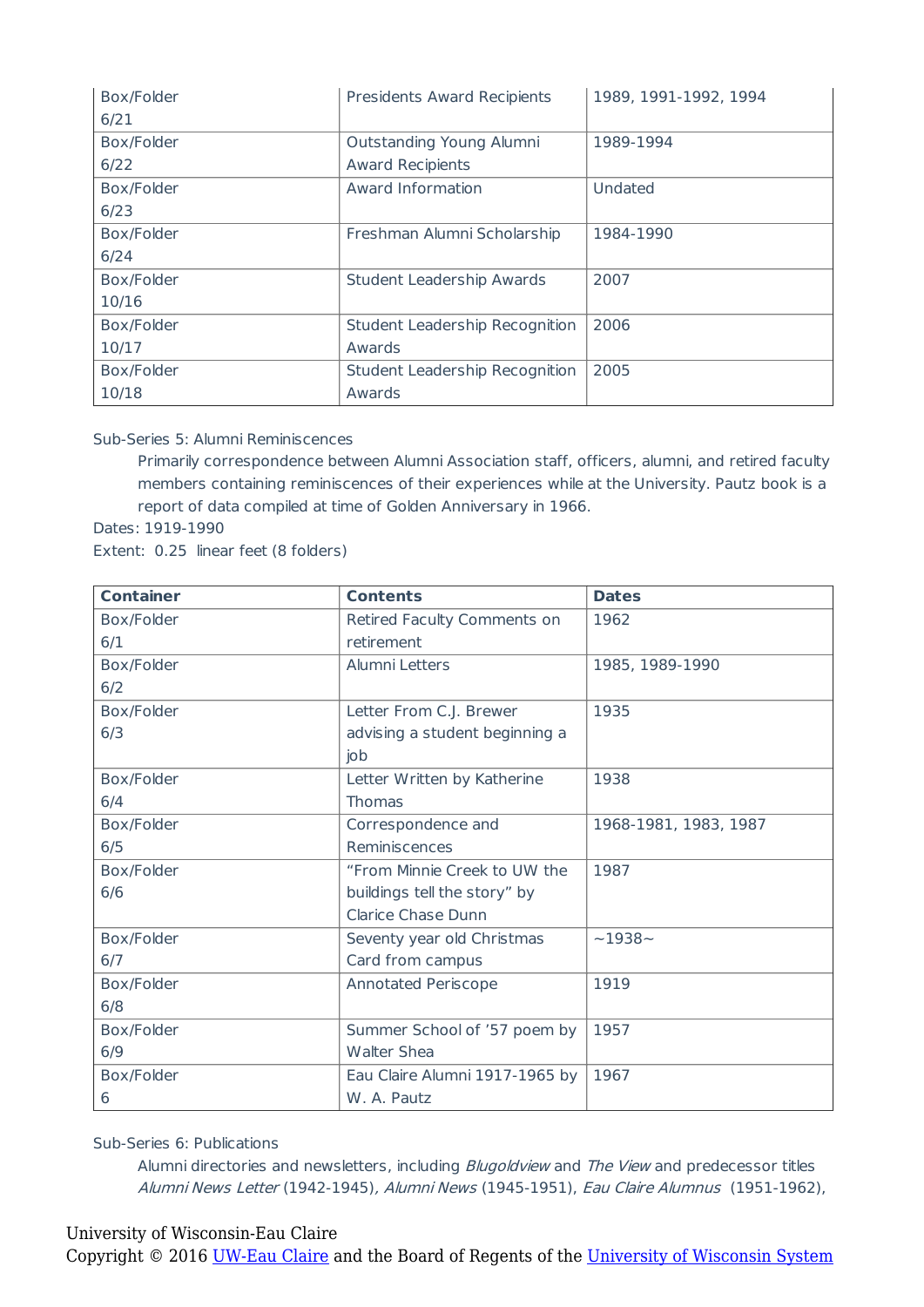The View from Eau Claire (1962-1964), and The View from Wisconsin State University (1964- 1971). Special Collections and Archives has a card index to the alumni newsletters: E1/6d-e. Dates: 1917-2018 Extent: 3.5 linear feet (5 volumes, 23 folders)

| <b>Container</b> | <b>Contents</b>             | <b>Dates</b> |
|------------------|-----------------------------|--------------|
| Box/Volume       | Alumni Directory            | 1917-1965    |
| 5/1              |                             |              |
| Box/Volume       | Alumni Directory            | 1986         |
| 5/2              |                             |              |
| Box/Volume       | Alumni Directory            | 1991         |
| 5/3              |                             |              |
| Box/Volume       | Alumni Newsletters, VHS and | 1942-1954    |
| 9 Oversize       | reel-to-reel materials      |              |
| Box/Volume       | The View                    | 1955-1965    |
| 4/1              |                             |              |
| Box/Folder       | The View                    | 1951-1958    |
| 4/1              |                             |              |
| Box/Folder       | The View                    | 1963-1966    |
| 4/2              |                             |              |
| Box/Folder       | The View                    | 1967-1970    |
| 4/3              |                             |              |
| Box/Folder       | The View                    | 1971-1973    |
| 4/4              |                             |              |
| Box/Folder       | The View                    | 1974-1976    |
| 4/5              |                             |              |
| Box/Folder       | The View                    | 1977-1979    |
| 4/6              |                             |              |
| Box/Folder       | The View                    | 1980-1981    |
| 4/7              |                             |              |
| Box/Folder       | The View                    | 1982-1983    |
| 4/8              |                             |              |
| Box/Folder       | The View                    | 1984-1985    |
| 4/9              |                             |              |
| Box/Folder       | The View                    | 1986-1987    |
| 4/10             |                             |              |
| Box/Folder       | The View                    | 1988-1989    |
| 4/11             |                             |              |
| Box/Folder       | The View                    | 1990-1991    |
| 4/12             |                             |              |
| Box/Folder       | The View                    | 1992-1993    |
| 4/13             |                             |              |
| Box/Folder       | The View                    | 1994-1995    |
| 4/14             |                             |              |
| Box/Folder       | The View                    | 1996-1997    |
| 4/15             |                             |              |
| Box/Folder       | The View/Annual Reports and | 1993-1998    |
| 4/16             | Contributors                |              |
|                  |                             |              |

University of Wisconsin-Eau Claire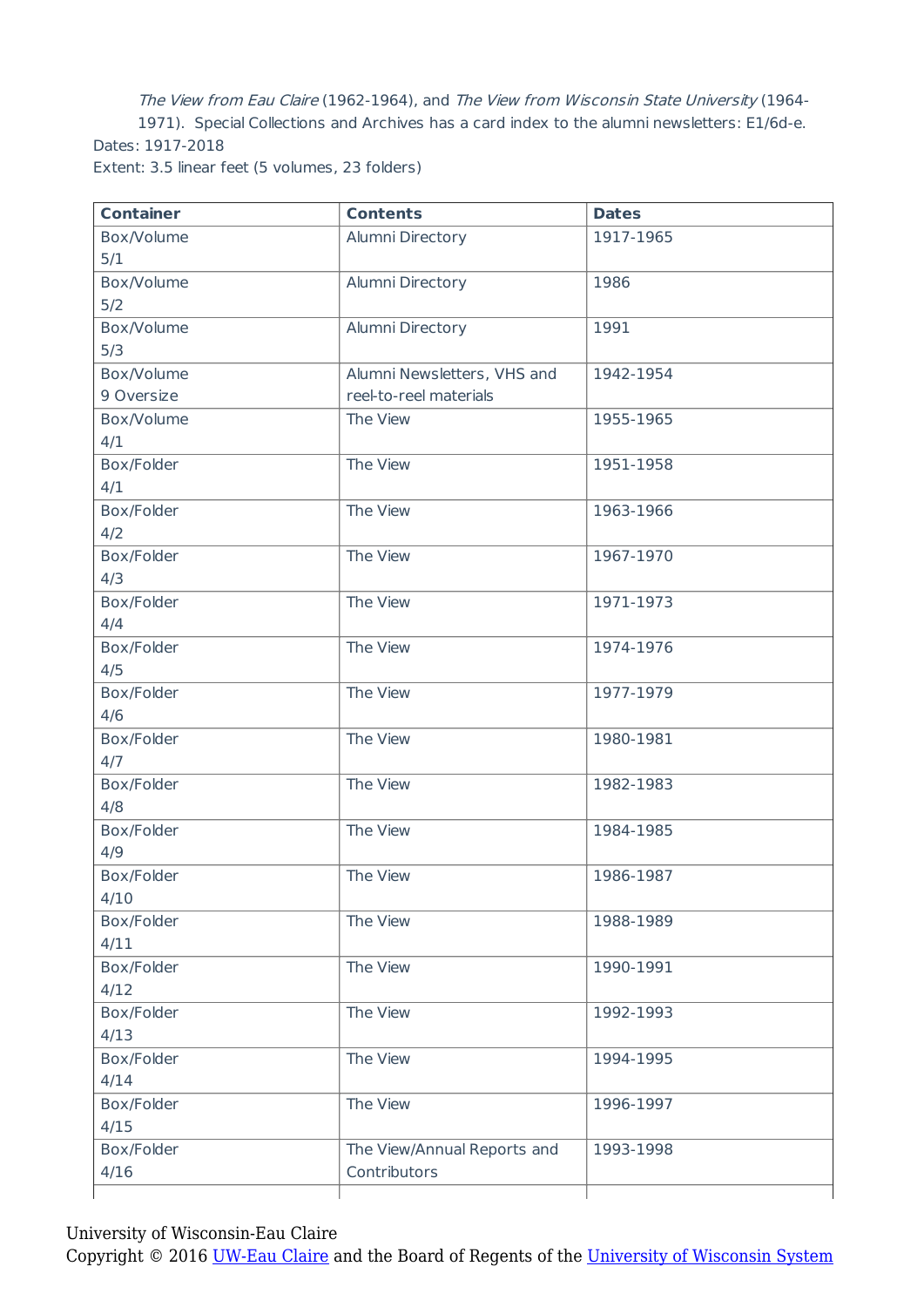| Box/Folder | The View                 | 1998-1999        |
|------------|--------------------------|------------------|
| 4/17       |                          |                  |
| Box/Folder | The View                 | 1999-2000        |
| 4/18       |                          |                  |
| Box/Folder | The View                 | 2001-2002        |
| 4/19       |                          |                  |
| Box/Folder | The View                 | 2003-2004        |
| 4/20       |                          |                  |
| Box/Folder | The View                 | 2005-2006        |
| 4/21       |                          |                  |
| Box/Folder | The View                 | 2007-2012        |
| 4/22       |                          |                  |
| Box/Folder | The View                 | 2013-2016        |
| 6          |                          |                  |
| Box 6      | Centennial edition of    | 2016, 2017, 2018 |
|            | Blugoldview; Blugoldview |                  |

#### Sub-Series 7: Alumni List

Lists of University of Wisconsin--Eau Claire graduates by graduation year. Dates: 1917-1973 Extent: 0.8 linear feet (56 folders)

| <b>Container</b> | <b>Contents</b> | <b>Dates</b> |
|------------------|-----------------|--------------|
| Box/Folder       | Alumni List     | 1917         |
| 5/15             |                 |              |
| Box/Folder       | Alumni List     | 1918         |
| $5/16$           |                 |              |
| Box/Folder       | Alumni List     | 1919         |
| $5/17$           |                 |              |
| Box/Folder       | Alumni List     | 1920         |
| 5/18             |                 |              |
| Box/Folder       | Alumni List     | 1921         |
| 5/19             |                 |              |
| Box/Folder       | Alumni List     | 1922         |
| $5/20$           |                 |              |
| Box/Folder       | Alumni List     | 1923         |
| 5/21             |                 |              |
| Box/Folder       | Alumni List     | 1924         |
| 5/22             |                 |              |
| Box/Folder       | Alumni List     | 1925         |
| 5/23             |                 |              |
| Box/Folder       | Alumni List     | 1926         |
| 5/24             |                 |              |
| Box/Folder       | Alumni List     | 1927         |
| 5/25             |                 |              |
| Box/Folder       | Alumni List     | 1928         |
| 5/26             |                 |              |
| Box/Folder       | Alumni List     | 1929         |
|                  |                 |              |

University of Wisconsin-Eau Claire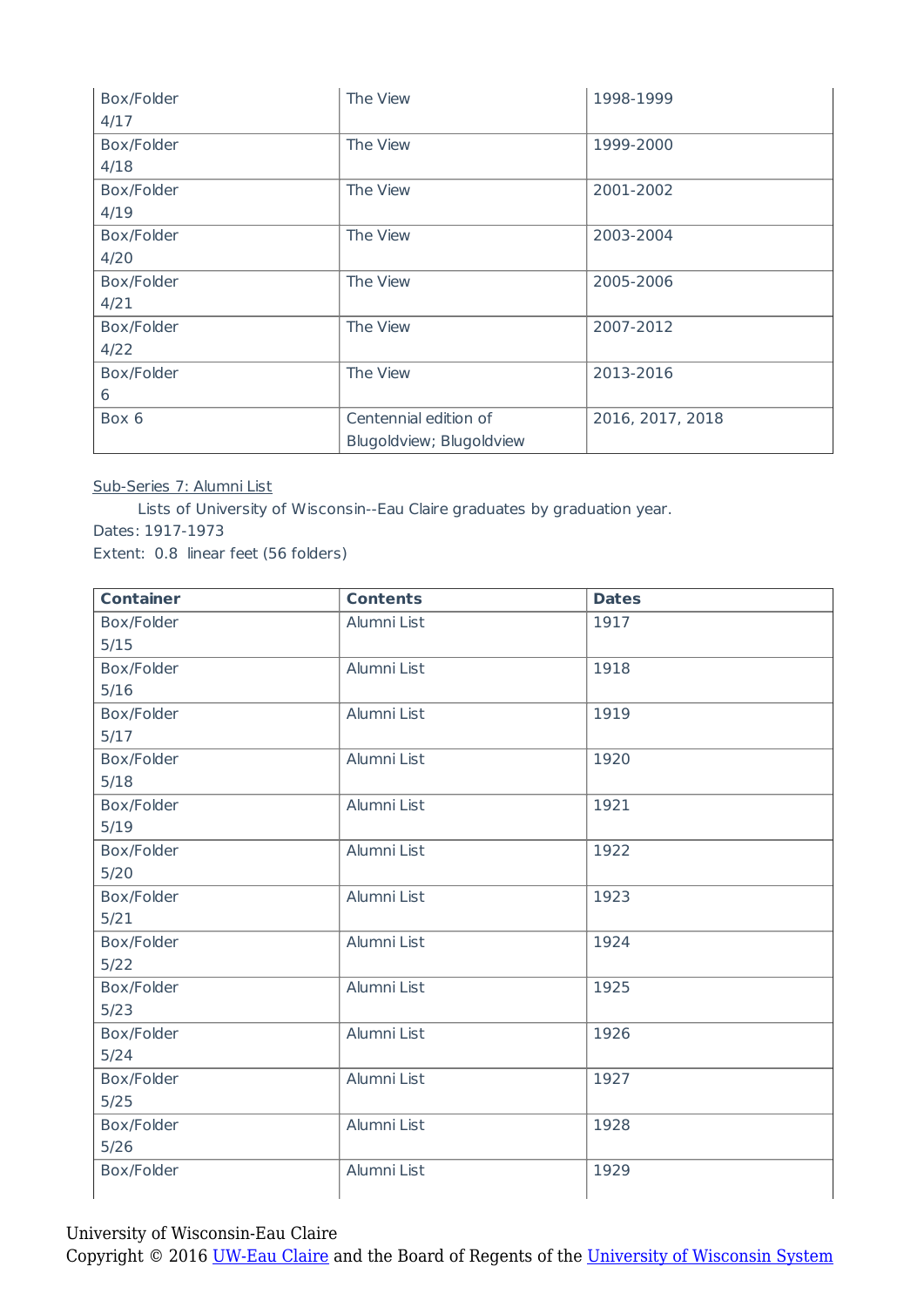| 5/27       |             |      |
|------------|-------------|------|
| Box/Folder | Alumni List | 1930 |
| 5/28       |             |      |
| Box/Folder | Alumni List | 1931 |
| 5/29       |             |      |
| Box/Folder | Alumni List | 1932 |
| 5/30       |             |      |
| Box/Folder | Alumni List | 1933 |
| 5/31       |             |      |
| Box/Folder | Alumni List | 1934 |
| $5/32$     |             |      |
| Box/Folder | Alumni List | 1935 |
| 5/33       |             |      |
| Box/Folder | Alumni List | 1936 |
| 5/34       |             |      |
| Box/Folder | Alumni List | 1937 |
| 5/35       |             |      |
| Box/Folder | Alumni List | 1938 |
| 5/36       |             |      |
| Box/Folder | Alumni List | 1939 |
| $5/37$     |             |      |
| Box/Folder | Alumni List | 1940 |
| 5/38       |             |      |
| Box/Folder | Alumni List | 1941 |
| 5/39       |             |      |
| Box/Folder | Alumni List | 1942 |
| $5/40$     |             |      |
| Box/Folder | Alumni List | 1943 |
| 5/41       |             |      |
| Box/Folder | Alumni List | 1944 |
| 5/42       |             |      |
| Box/Folder | Alumni List | 1945 |
| 5/43       |             |      |
| Box/Folder | Alumni List | 1946 |
| 5/44       |             |      |
| Box/Folder | Alumni List | 1947 |
| 5/45       |             |      |
| Box/Folder | Alumni List | 1948 |
| $5/46$     |             |      |
| Box/Folder | Alumni List | 1949 |
| 5/47       |             |      |
| Box/Folder | Alumni List | 1950 |
| 5/48       |             |      |
| Box/Folder | Alumni List | 1951 |
| 5/49       |             |      |
| Box/Folder | Alumni List | 1952 |
| $5/50$     |             |      |
| Box/Folder | Alumni List | 1953 |
|            |             |      |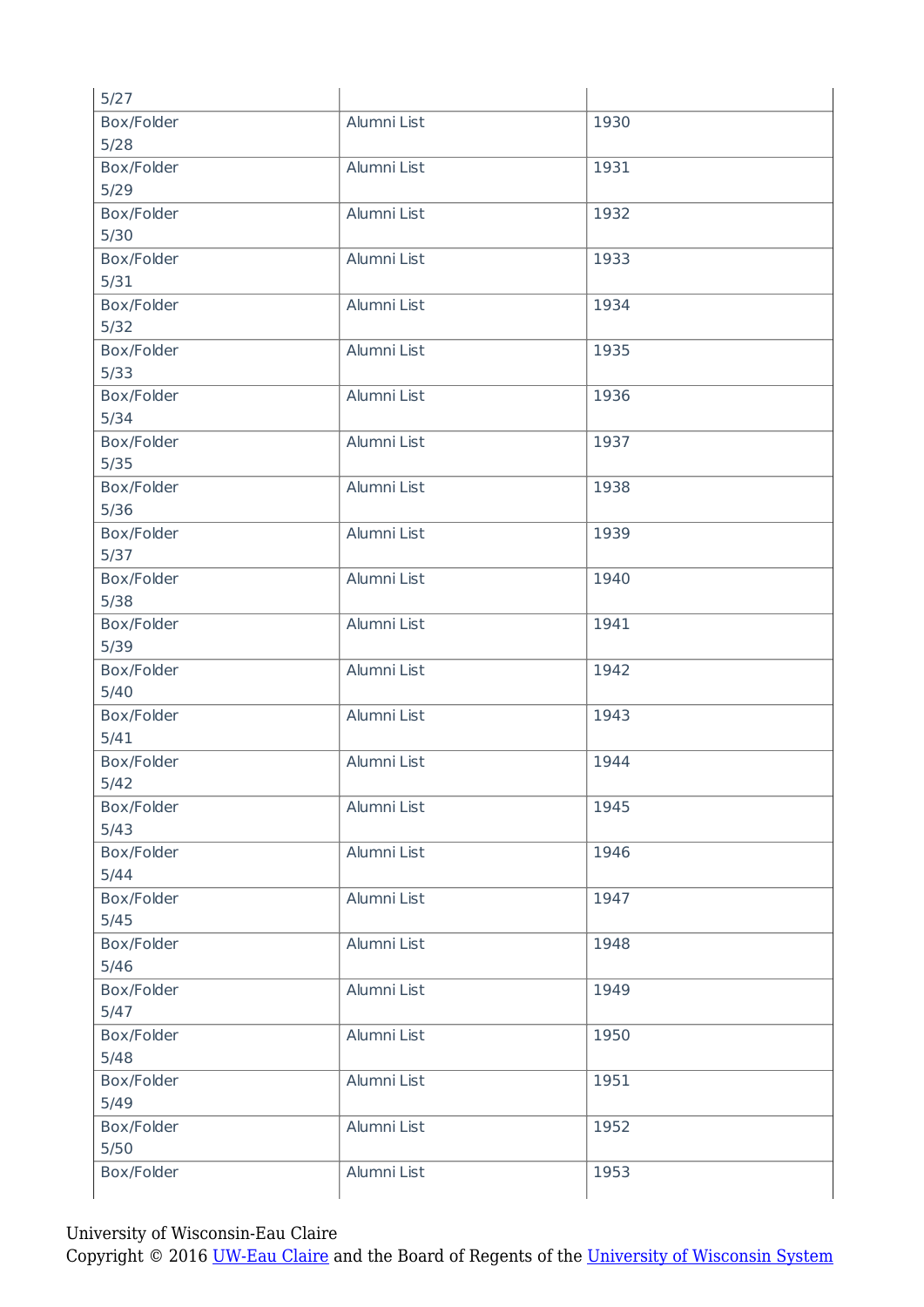| $\frac{5}{5}$ /51<br>Box/Folder | Alumni List | 1954 |
|---------------------------------|-------------|------|
| $5/52$                          |             |      |
|                                 |             |      |
| Box/Folder                      | Alumni List | 1955 |
| 5/53                            |             |      |
| Box/Folder                      | Alumni List | 1956 |
| $5/54$                          |             |      |
| Box/Folder                      | Alumni List | 1957 |
| 5/55                            |             |      |
| Box/Folder                      | Alumni List | 1958 |
| $5/56$                          |             |      |
| Box/Folder                      | Alumni List | 1960 |
| $5/57$                          |             |      |
| Box/Folder                      | Alumni List | 1961 |
| $5/58$                          |             |      |
| Box/Folder                      | Alumni List | 1962 |
| $5/59$                          |             |      |
| Box/Folder                      | Alumni List | 1963 |
| $5/60$                          |             |      |
| Box/Folder                      | Alumni List | 1964 |
| $5/61$                          |             |      |
| Box/Folder                      | Alumni List | 1965 |
| 5/62                            |             |      |
| Box/Folder                      | Alumni List | 1966 |
| 5/63                            |             |      |
| Box/Folder                      | Alumni List | 1967 |
| $5/64$                          |             |      |
| Box/Folder                      | Alumni List | 1968 |
| $5/65$                          |             |      |
| Box/Folder                      | Alumni List | 1969 |
| 5/66                            |             |      |
| Box/Folder                      | Alumni List | 1970 |
| 5/67                            |             |      |
| Box/Folder                      | Alumni List | 1971 |
| 5/68                            |             |      |
| Box/Folder                      | Alumni List | 1972 |
| 5/69                            |             |      |
| Box/Folder                      | Alumni List | 1973 |
| 5/70                            |             |      |
|                                 |             |      |

Sub-Series 8: Miscellaneous documents

Governing documents, miscellaneous correspondence, promotional materials, event calendars, lists of student representatives, and donor lists for special projects.

Dates: 1918-1995

Extent: 1.2 linear feet (1 record carton, 11 folders)

| Container  | <b>Contents</b>           | <b>Dates</b> |
|------------|---------------------------|--------------|
| Box/Folder | Board of Directors Roster | 1978-1988    |
| 5/4        |                           |              |

#### University of Wisconsin-Eau Claire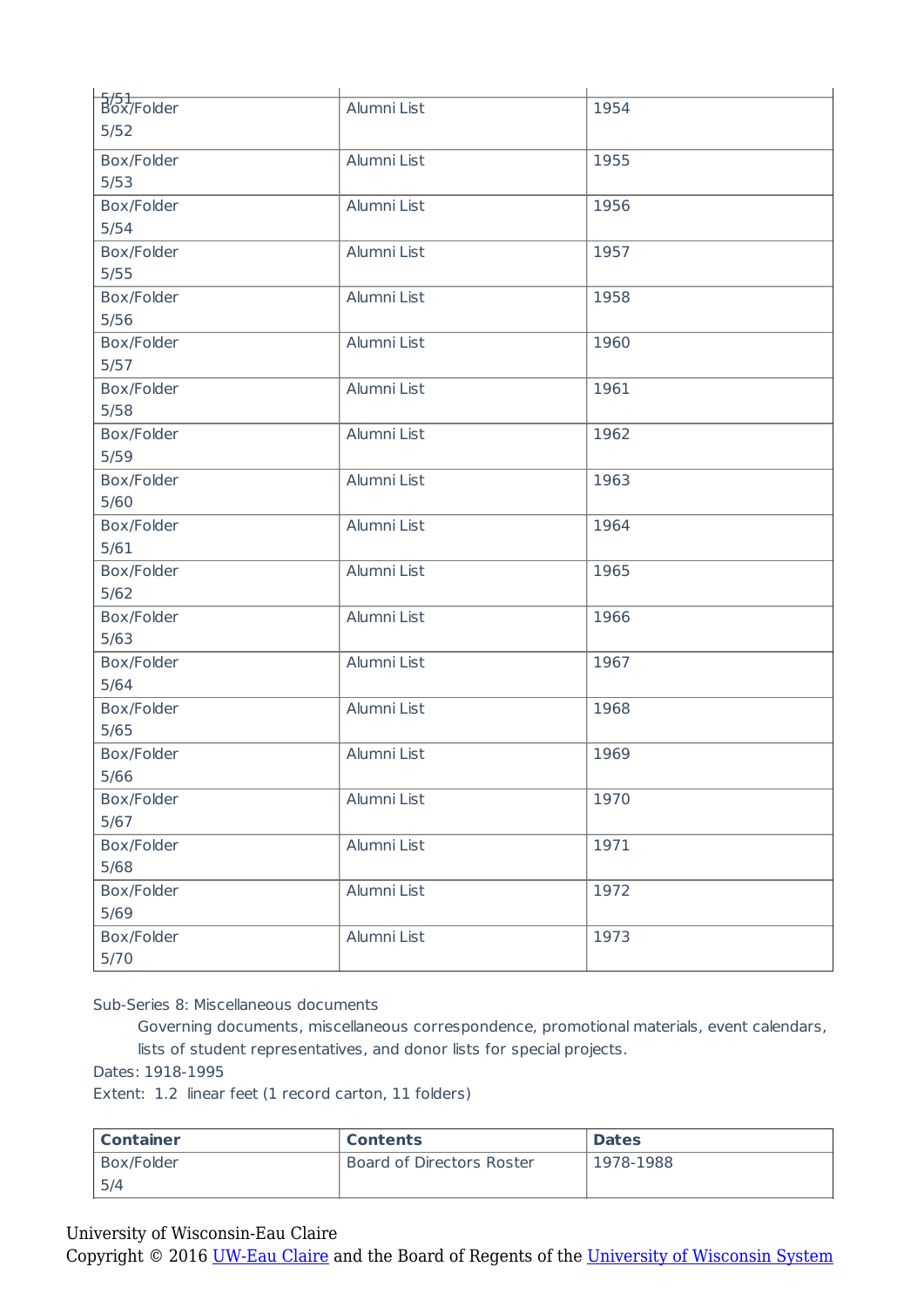| Box/Folder        | Alumni Ambassadors              | 1985-1995            |
|-------------------|---------------------------------|----------------------|
| 5/5               |                                 |                      |
| Box/Folder<br>5/6 | <b>Class Agents</b>             | 1918-1968            |
| Box/Folder        | Class of 1920 Correspondence    | 1970                 |
| 5/7               | with Ema Buchholz               |                      |
| Box/Folder        | <b>Chapter Charters</b>         | Ca. 1960's           |
| 5/8               |                                 |                      |
| Box/Folder        | Misc. Promotional Materials     | 1967-1974            |
| 5/9               |                                 |                      |
| Box/Folder        | Alumni Association Financial    | 1961-1964            |
| 5/10              | Records & Misc.                 |                      |
| Box/Folder        | Misc. Alumni Correspondence     | 1970's-1980's        |
| 5/11              |                                 |                      |
| Box/Folder        | <b>Event Calendars</b>          | 1918-1923, 1927-1933 |
| 5/12              |                                 |                      |
| Box/Folder        | Alumni Association Constitution | 1953, 1969, 1974     |
| 5/13              | and Bylaws                      |                      |
| Box/Folder        | The Carillon Fund               | 1967                 |
| 5/14              |                                 |                      |
| Box/Folder        | WSU - EC Alumni Survey          | 1965                 |
| 8/1               |                                 |                      |
| Box/Folder        | Alumni Survey                   | 1965                 |
| 8/2               |                                 |                      |
| Box/Folder        | Miniature Diplomas              | 1974                 |
| 8/3               |                                 |                      |
| Box/Folder        | Miniature Diplomas              | 1975                 |
| 8/4               |                                 |                      |
| Box/Folder        | Miniature Diplomas              | 1976                 |
| 8/5               |                                 |                      |
| Box/Folder        | Miniature Diplomas              | 1976                 |
| 8/6               |                                 |                      |
| Box/Folder        | Director of Development         | 1976                 |
| 8/7               |                                 |                      |
| Box/Folder        | Undergraduate Alumni            | Undated              |
| 8/8               | Association                     |                      |
| Box/Folder        | <b>Institutional Studies</b>    | Undated              |
| 8/9               |                                 |                      |
| Box/Folder        | Data Processing - Former        | Undated              |
| 8/10              | Student File Status File        |                      |
| Box/Folder        | Report on the Status of the     | 1972                 |
| 8/11              | WSU-EC Former Student File as   |                      |
|                   | of July 31, 1972                |                      |
| Box/Folder        | Alumni Maintenance              | 1976                 |
| 8/12              | Instructions                    |                      |
| Box/Folder        | Report on the Status of the     | 1970                 |
| 8/13              | WSU0EC Student File as of July  |                      |
|                   | 31, 1970                        |                      |
|                   |                                 |                      |